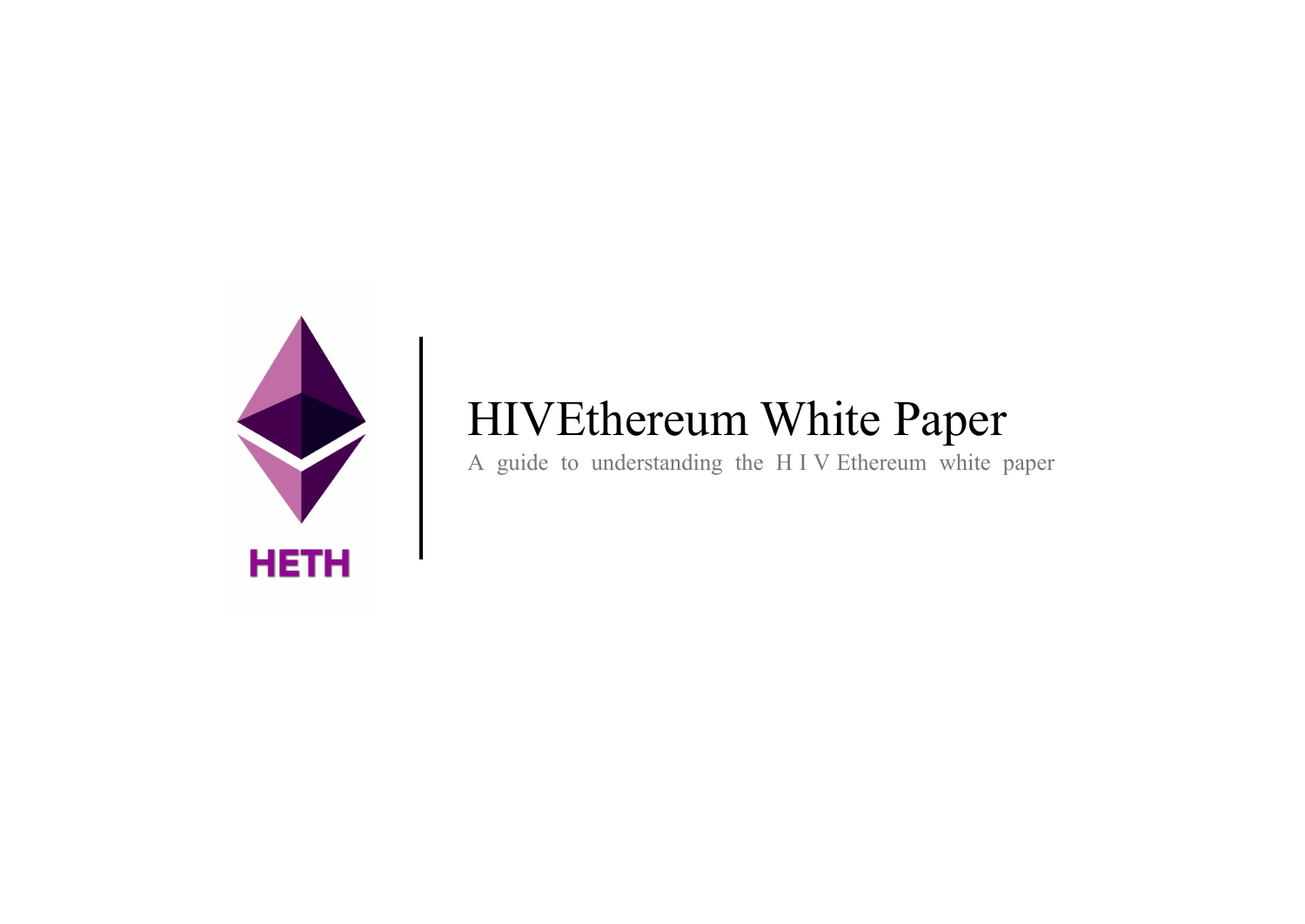| <b>Ethererum</b>              |    | The mechanics:          |  |
|-------------------------------|----|-------------------------|--|
|                               |    | How does Ethereum work? |  |
| <b>Background</b>             |    |                         |  |
|                               |    | <b>HIVEthereum</b>      |  |
| What is Ethereum?             |    |                         |  |
| A next generation blockchain? | 10 | You made it!            |  |
| The Ethereum evolution        |    |                         |  |

| The mechanics:<br>How does Ethereum work? |    |
|-------------------------------------------|----|
| <b>HIVEthereum</b>                        | 23 |
| You made it!                              |    |

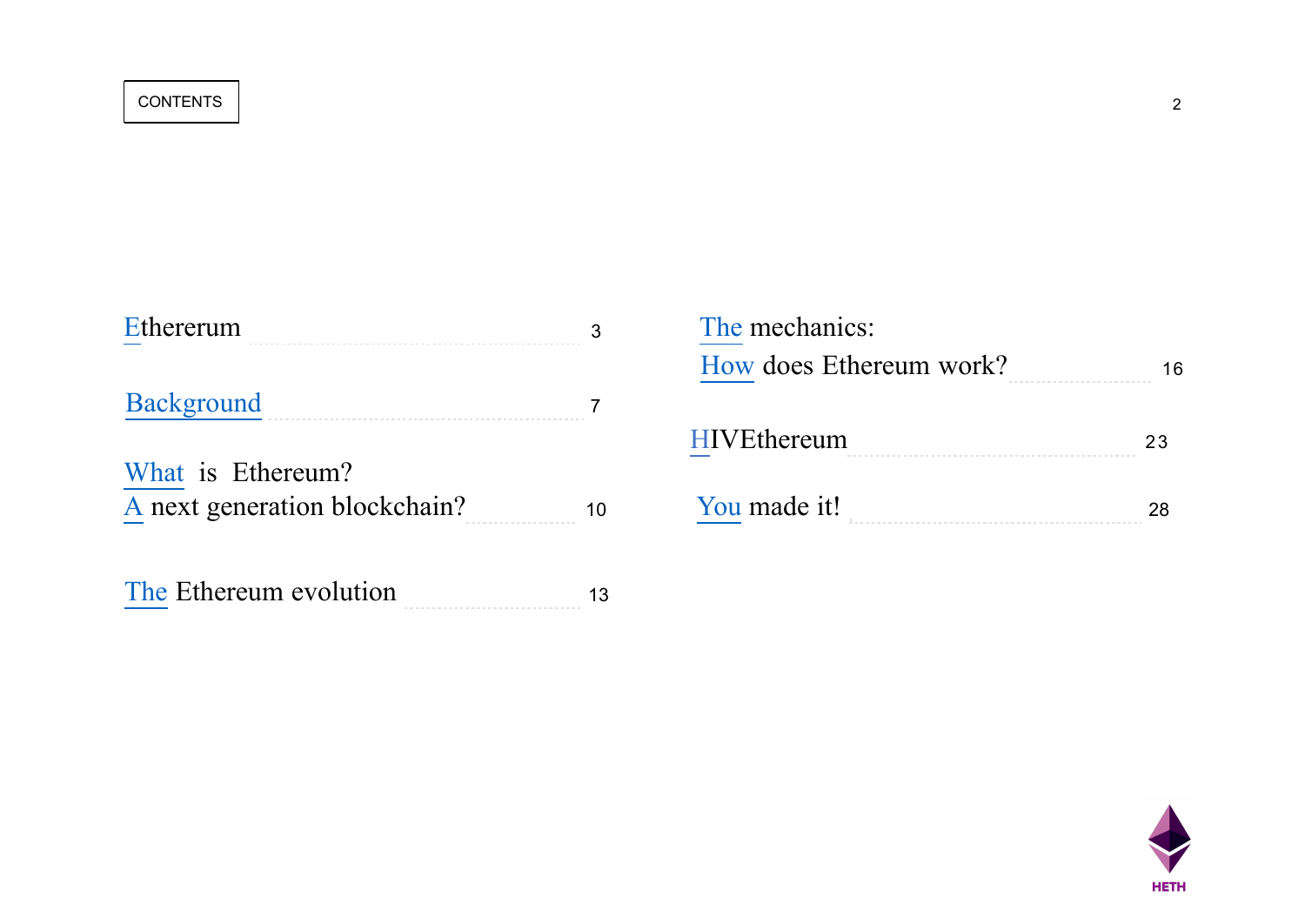## Ethereum

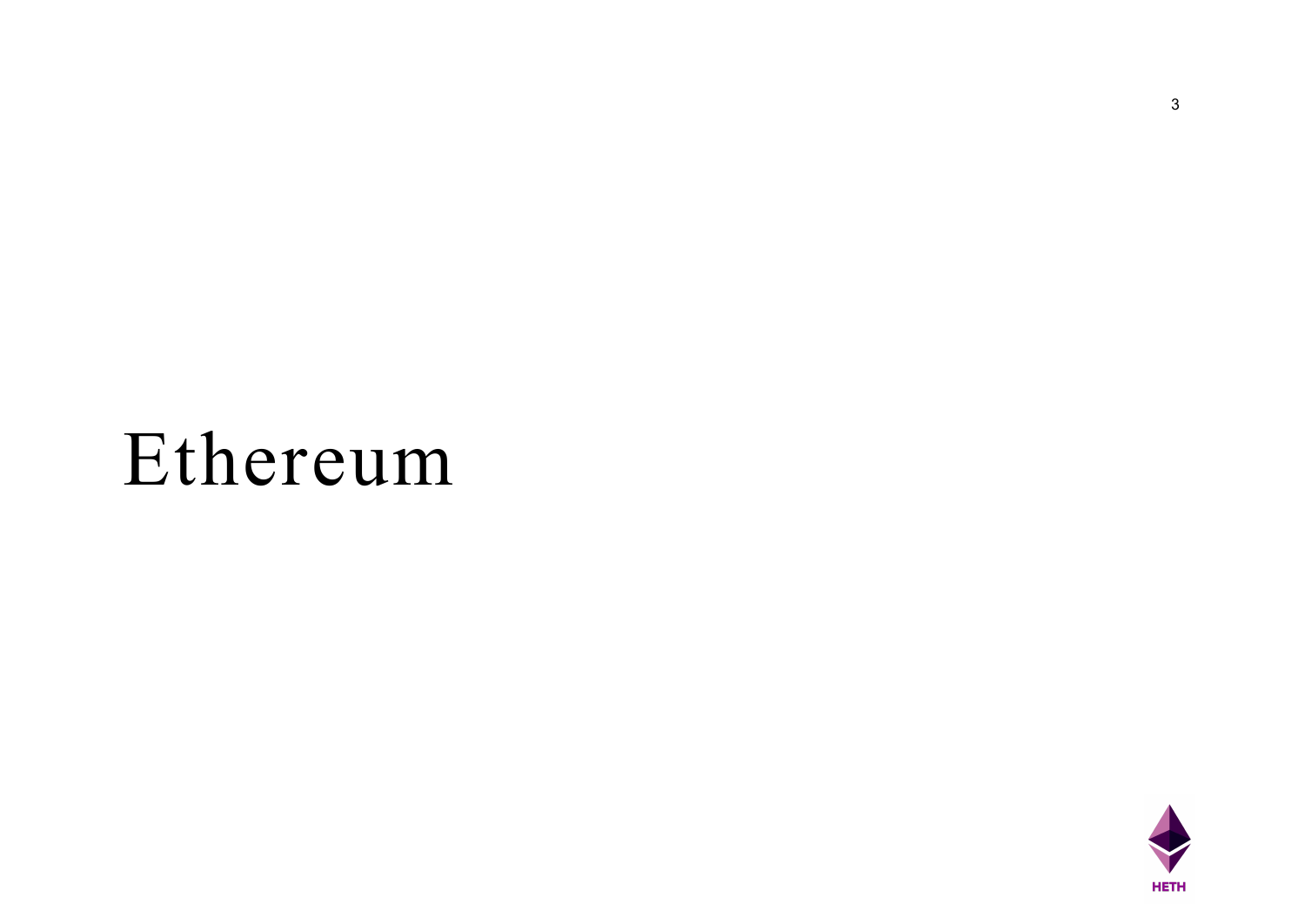#### Ethereum 4

Like its well- known forerunner, the Bitcoin White Paper, Ethereum's founding document has left most of us regular folk scratching our heads in utter bewilderment ever since its release in 2013. I mean common. What is Ethereum, right?

Look at this:

The intent of Ethereum is to merge together and improve upon the concepts of scripting, altcoins and on- chain metaprotocols, and allow developers to create arbitrary consensus- based applications that have the scalability, standardization, feature- completeness, ease of development and interoperability offered by these

different paradigms all at the same time. Ethereum does this by building what is essentially the ultimate abstract foundational layer: a blockchain with a built- in Turing- complete programming language, allowing anyone to write smart contracts and decentralized applications where they can create their own arbitrary rules for ownership, transaction formats and state transitionfunctions.

That's a real excerpt from the Ethereum White Paper.

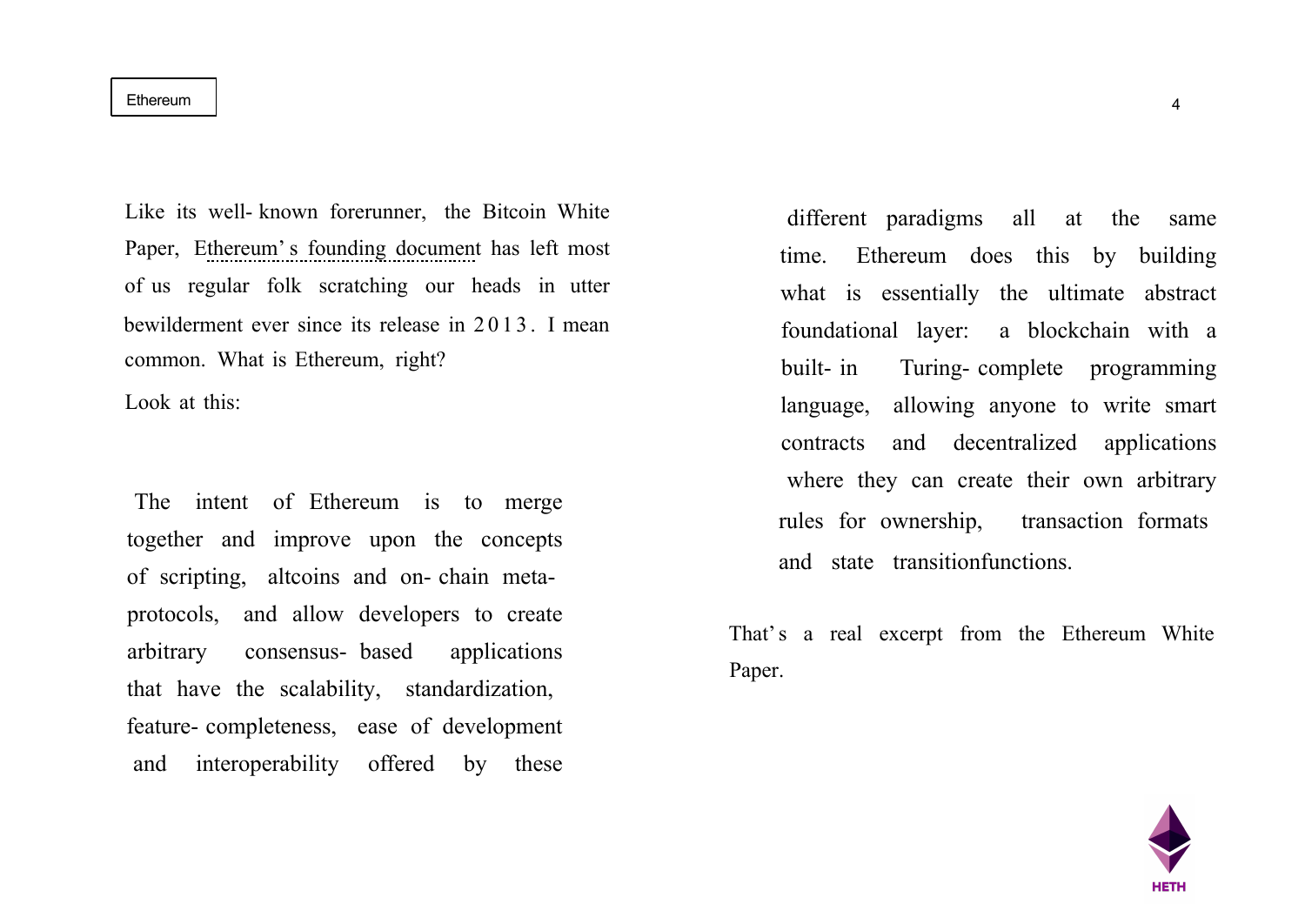#### Ethereum 5

This guide will break down the Ethereum white paper so that anyone can understand what Ethereum is, how it works and the problems it solves. If you have a general idea about Ethereum but just can't seem to make sense of it all, this guide is for you.

By reading this guide, you will also gain a better understanding of the differences between Ethereum and Bitcoin and a clearer grasp of where Ethereum fits into the emerging blockchain/ cryptocurrency story.

This guide is not for people with advanced knowledge of Ethereum nor will it make you an expert. With this in mind, we will be leaving out some of the more hardcore technical elements that are irrelevant to you gaining a fundamental understanding. We will also be expanding on some concepts where needed.

### **Why should you care?**

That's easy. Ethereum has served to realize the broader potential of blockchain technology beyond bitcoin and first- generation decentralized applications. By offering a platform for developers to build any decentralized application, Ethereum opened up a world of unimagined possibilities.

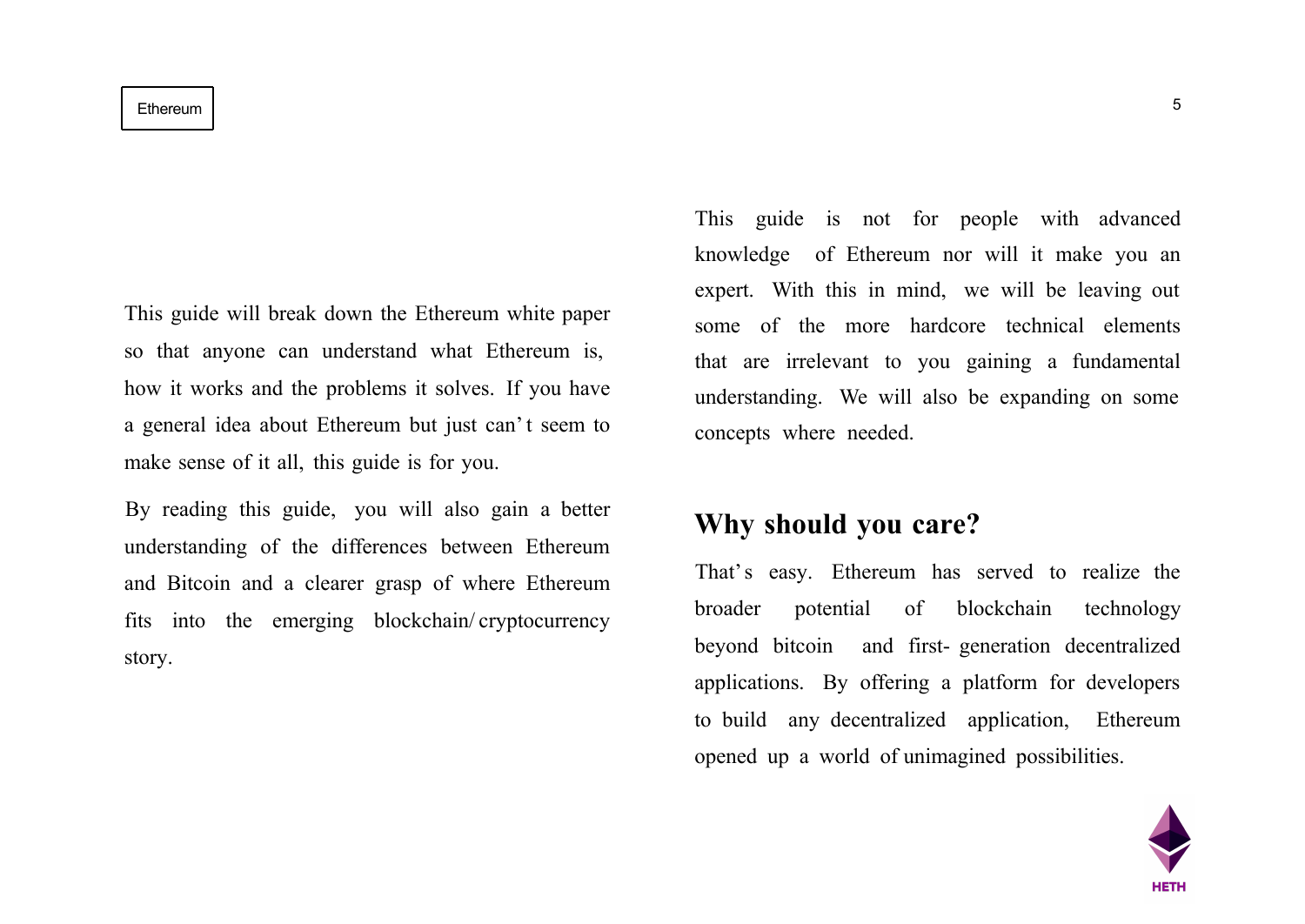Ethereum 2008 and the contract of the contract of the contract of the contract of  $6$ 

if you want to understand the decentralized applications of today and tomorrow, you will need to get your head around Ethereum.

So if you can digest the central concepts in the Ethereum white paper, the broader decentralized revolution, which involves hundreds of different cryptocurrencies and other types of blockchain based decentralized applications will begin to make a lot more sense.

### **Prerequisite reading**

For this guide to have maximum impact, you will need to have a basic understanding of Bitcoin and Blockchain, the underlying technology that enables it to operate. If you' re unfamiliar with Bitcoin and Blockchain, download and read Bitcoin White Paper first.

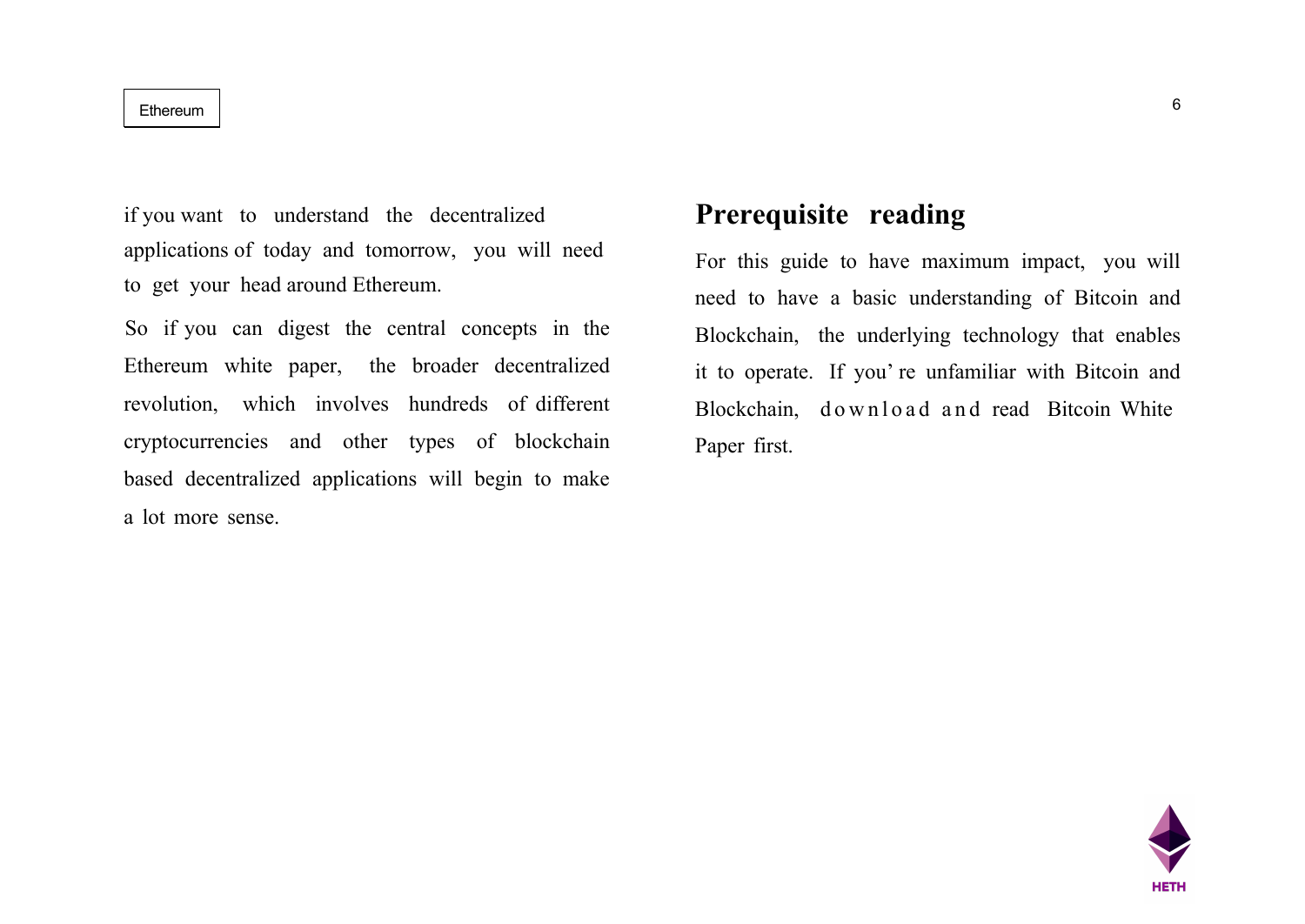## Background

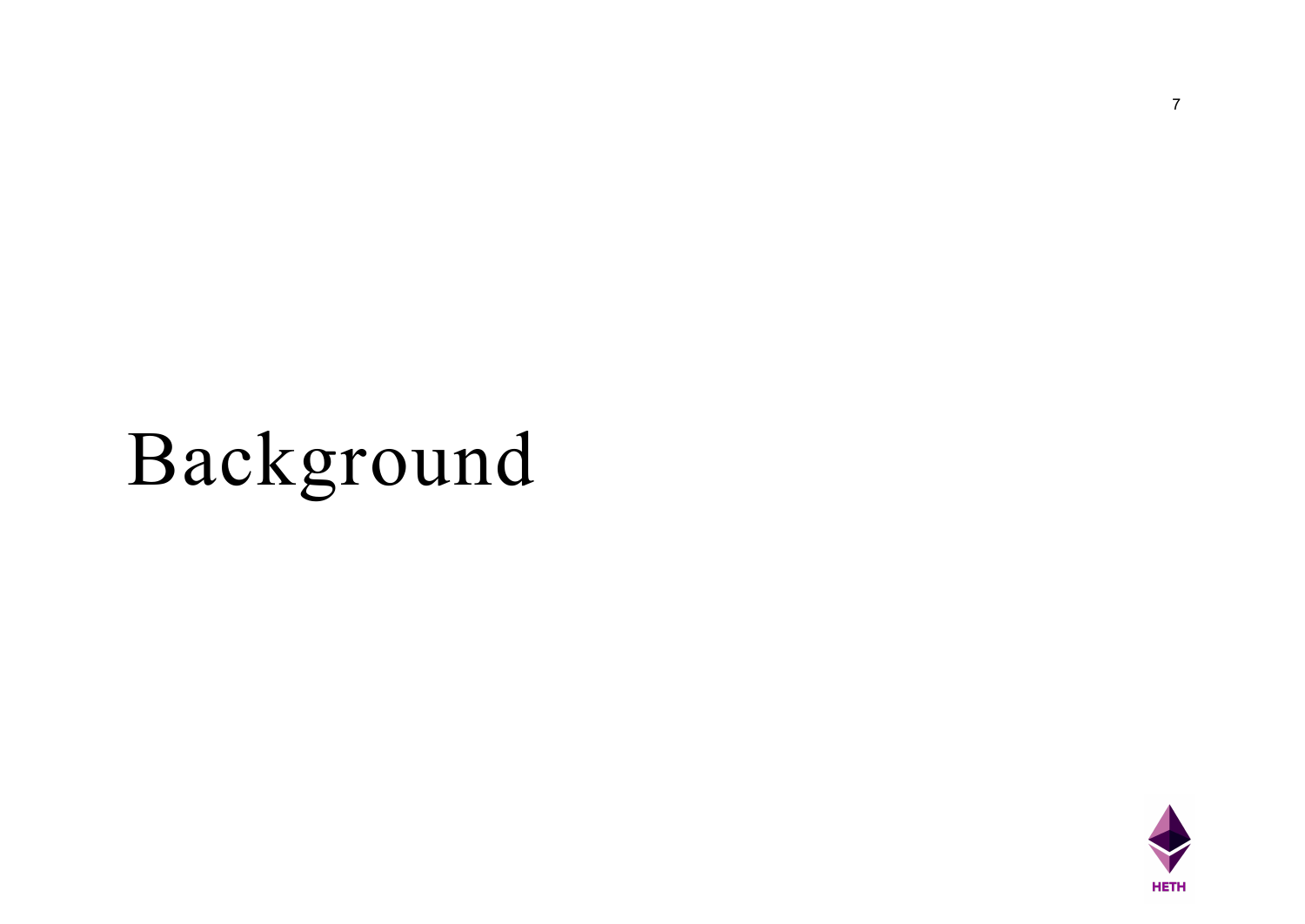#### BACKGROUND

Since emerging in 2009, Bitcoin and its core operating technology, blockchain, have laid the foundation for a new era of digital peer-to-peer transactions.

But it would be years after the advent of Bitcoin that the true power of blockchain technology would be realized. In late 2 0 1 3 , Vitalik Buterin, an unknown Russian-Canadian programmer involved with Bitcoin and the crypto community released a white paper that changed the game.

According to Vitalik, the Bitcoin community was approaching blockchain technology in the wrong way. He believed that blockchain applications were being designed to do an extremely limited set of operations.

I thought [ those in the Bitcoin community] weren't approaching the problem in the right way. I thought they were going after individual applications; they were trying to kind of explicitly support each [ use case] in a sort of Swiss Army knife protocol. 99

Bitcoin, for example, was developed solely to operate as a peer to peer digital currency. Developers were either required to expand the set of functions offered in existing applications ( a time- consuming and challenging process) or develop an entirely new platform altogether. An equally time consuming

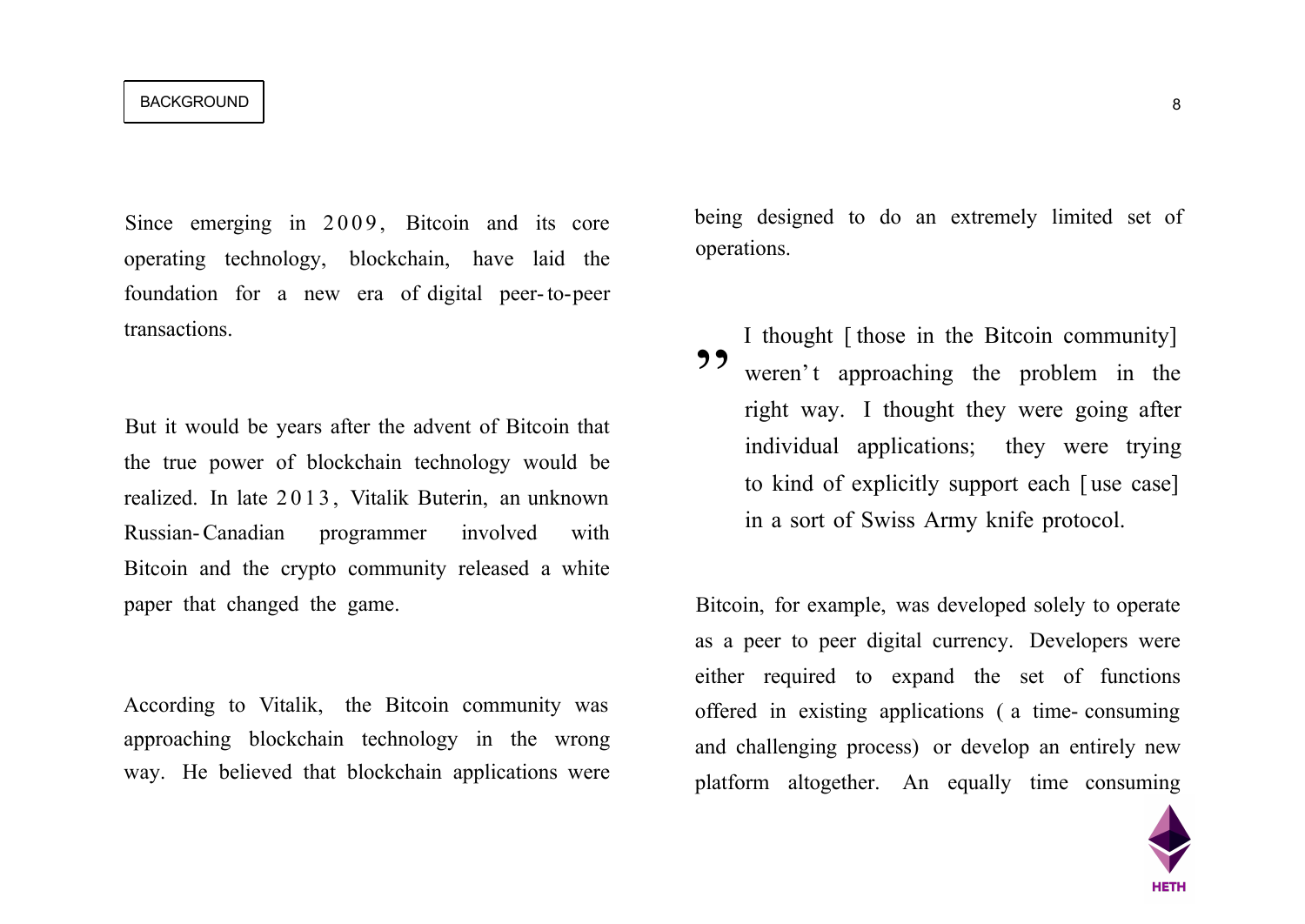#### BACKGROUND POSITION CONTROL CONTROL CONTROL CONTROL CONTROL CONTROL CONTROL CONTROL CONTROL CONTROL CONTROL CONTROL CONTROL CONTROL CONTROL CONTROL CONTROL CONTROL CONTROL CONTROL CONTROL CONTROL CONTROL CONTROL CONTROL CO

and expensive endeavor.

To overcome the technological limitations which were ultimately holding back the development of new blockchain- based applications, Vitalik and a small core team developed Ethereum - A Next-Generation Smart Contract and Decentralized Application Platform.

From humble beginnings, Ethereum has grown into a well known and widely used platform. Ether, the native Ethereum currency and Bitcoin' s chief rival has dramatically increased in value. The platform has also been responsible for launching hundreds of other cryptocurrencies and decentralized projects in recent years through a new fundraising mechanism called an Initial Coin Offering (ICO).

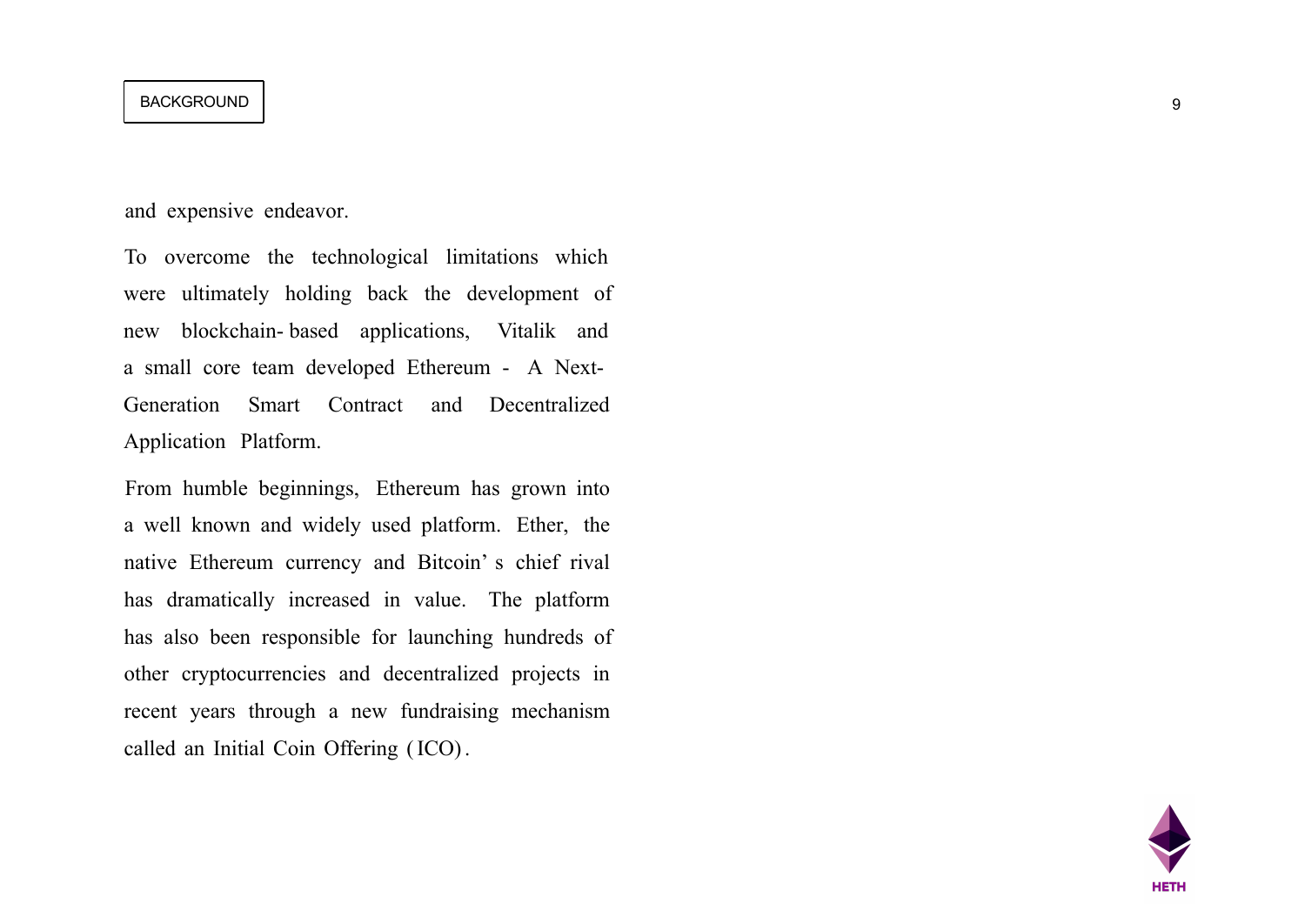## What is Ethereum? A next generation blockchain?

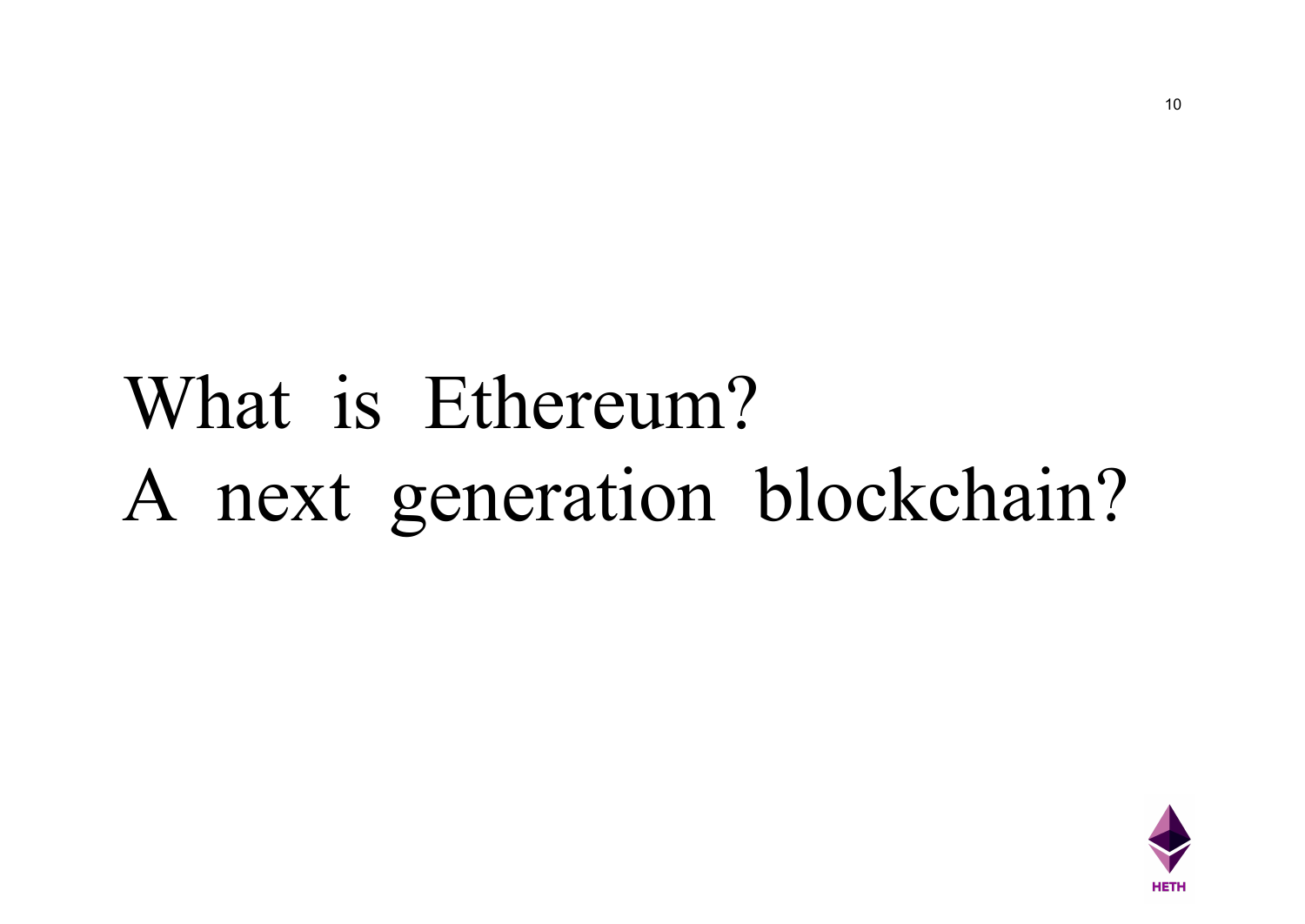#### WHAT IS ETHEREUM? A NEXT GENERATION BLOCKCHAIN?

Like Bitcoin, Ethereum is a public blockchain network. They both rely on a blockchain to operate.

Think about the Internet. You can build lots of different applications on top of it like email, online shopping sites and Facebook.

Well, in a way, blockchain technology is a new type of Internet where you can build lots of different applications. Bitcoin and Ethereum are just two examples.

The major difference between Bitcoin and Ethereum, however, is their purpose. Whereas Bitcoin provides one specific function, peer to peer electronic Bitcoin payments, Ethereum offers a platform that enables developers to build and deploy other decentralized applications. You could, for example, build another

Bitcoin type currency on Ethereum.

In a nutshell, Ethereum is an open software platform based on blockchain technology that enables developers to build and deploy decentralized applications.

As Vitalik states,

Rather than being a closed- ended, singlepurpose protocol intended for a specific array of applications in data storage, gambling or finance, Ethereum is openended by design, and we believe that it is extremely well-suited to serving as a foundational layerfor a very large number of both financial and non-financial protocols in the years to come. 99

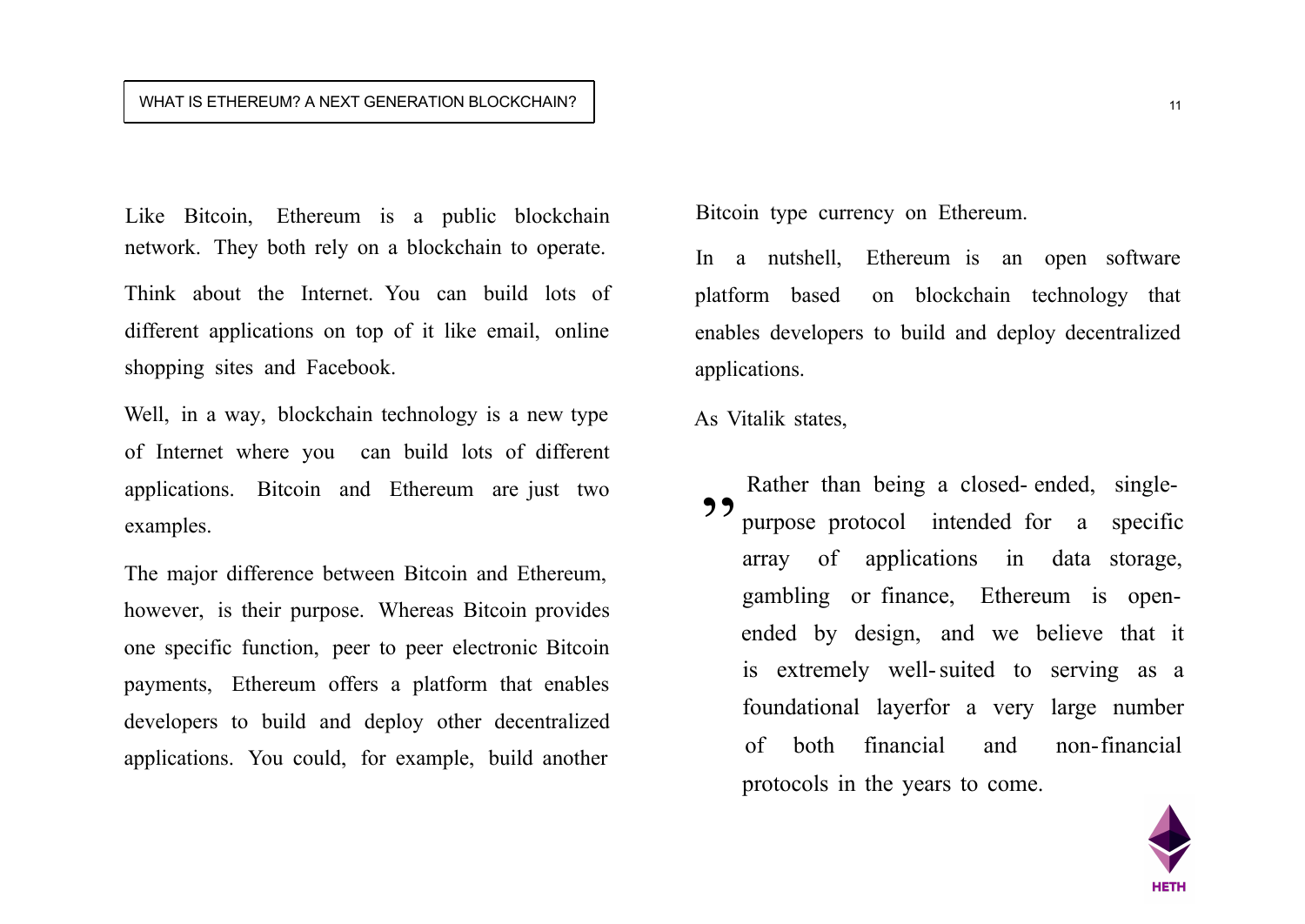## **What's a decentralized application?**

A decentralized application or Dapp for short, in this context, refers to an application that is built on top of blockchain technology. Bitcoin is a decentralized cryptocurrency application for payments, for example.

Decentralized applications run on a blockchain and benefit from all of its properties like immutability, security, tamper resistance and zero downtime.

Essentially any service could be turned into a decentralized application. The possibilities are endless.

Decentralized applications enable services we already have today, like payments, storage, or computing, but without a central operator of those services. 99

Adam Ludwin

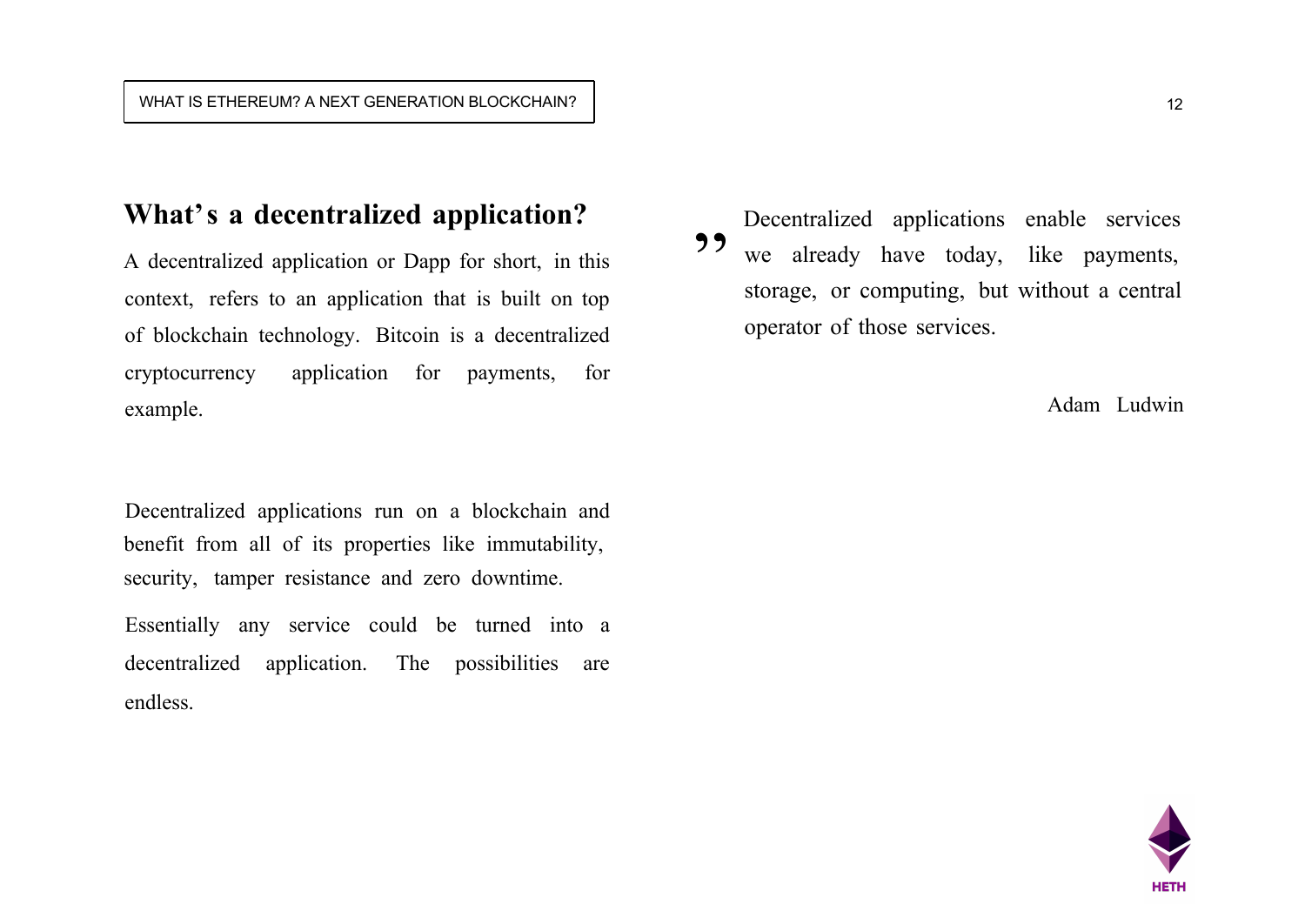## The Ethereum evolution

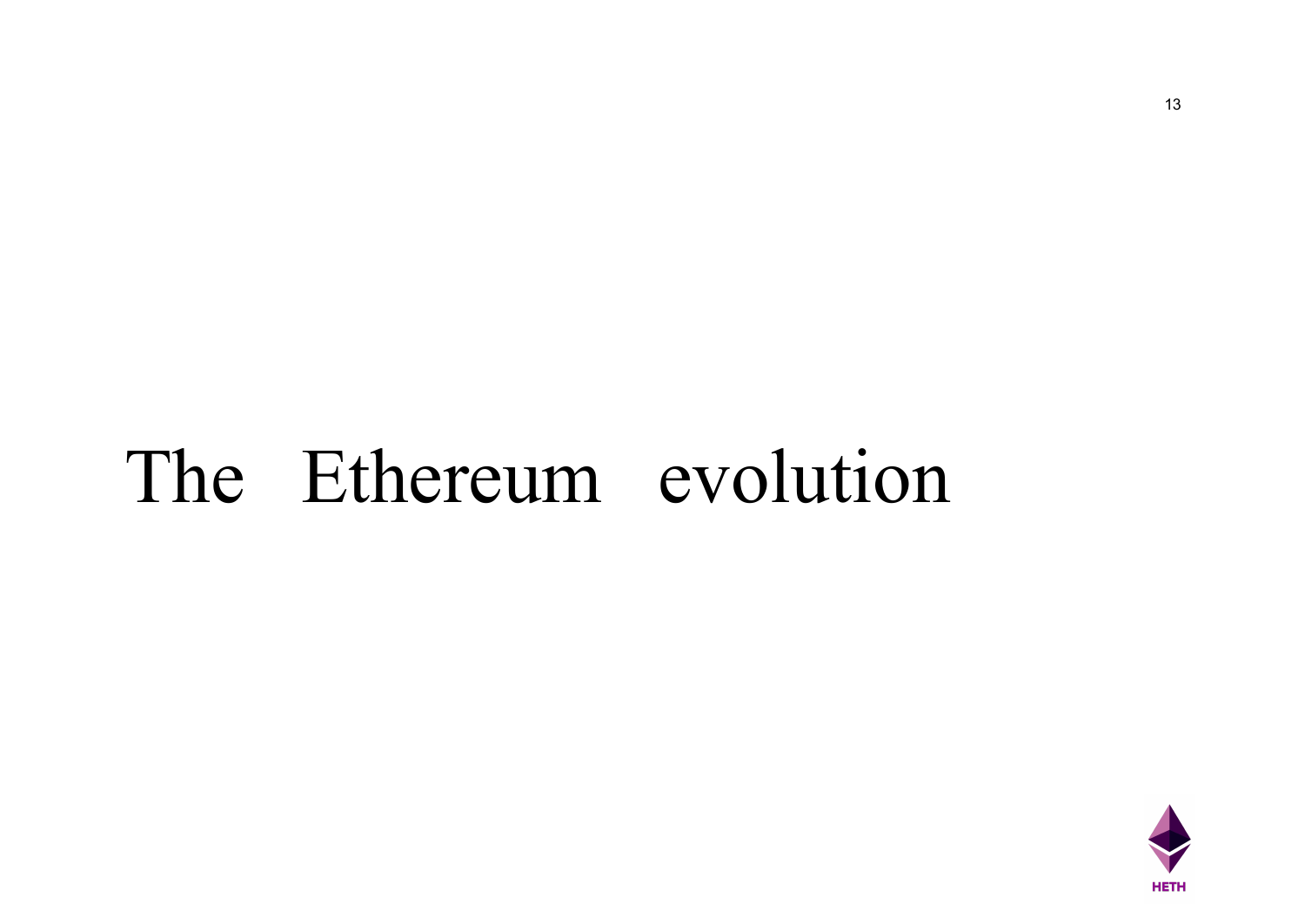#### THE ETHEREUM EVOLUTION

Ethereum helped propel the decentralized application movement forward beyond Bitcoin and first- generation decentralized applications.

The start of the paper focuses on the movement toward next- generation decentralized applications or as Vitalik calls it, 'Bitcoin 2.0'. The paper also describes the Bitcoin protocol, its shortcomings and briefly introduces how Ethereum addresses these shortcomings.

#### **What you need to know**

In the immediate years following Bitcoin's emergence, new platforms were developed like colored coins, Mastercoin, Bitshares, and Counterpartyin an attempt to offer a more advanced

set of functions for users. The problem according to Vitalik was that these platforms were still very narrow in focus.

Up until this point all of the protocols that have been invented have been specialized, attempting to offer detailed feature sets targeted toward specific industries or applications usuallyfinancial in nature. ,,

While Bitcoin offered one specific application of blockchain technology, a peer to peer electronic cash system that enables online Bitcoin payments, and other Dapps like colored coins, Mastercoin, Bitshares, and Counterparty all offered a set of slightly more extensive features, Vitalik believed

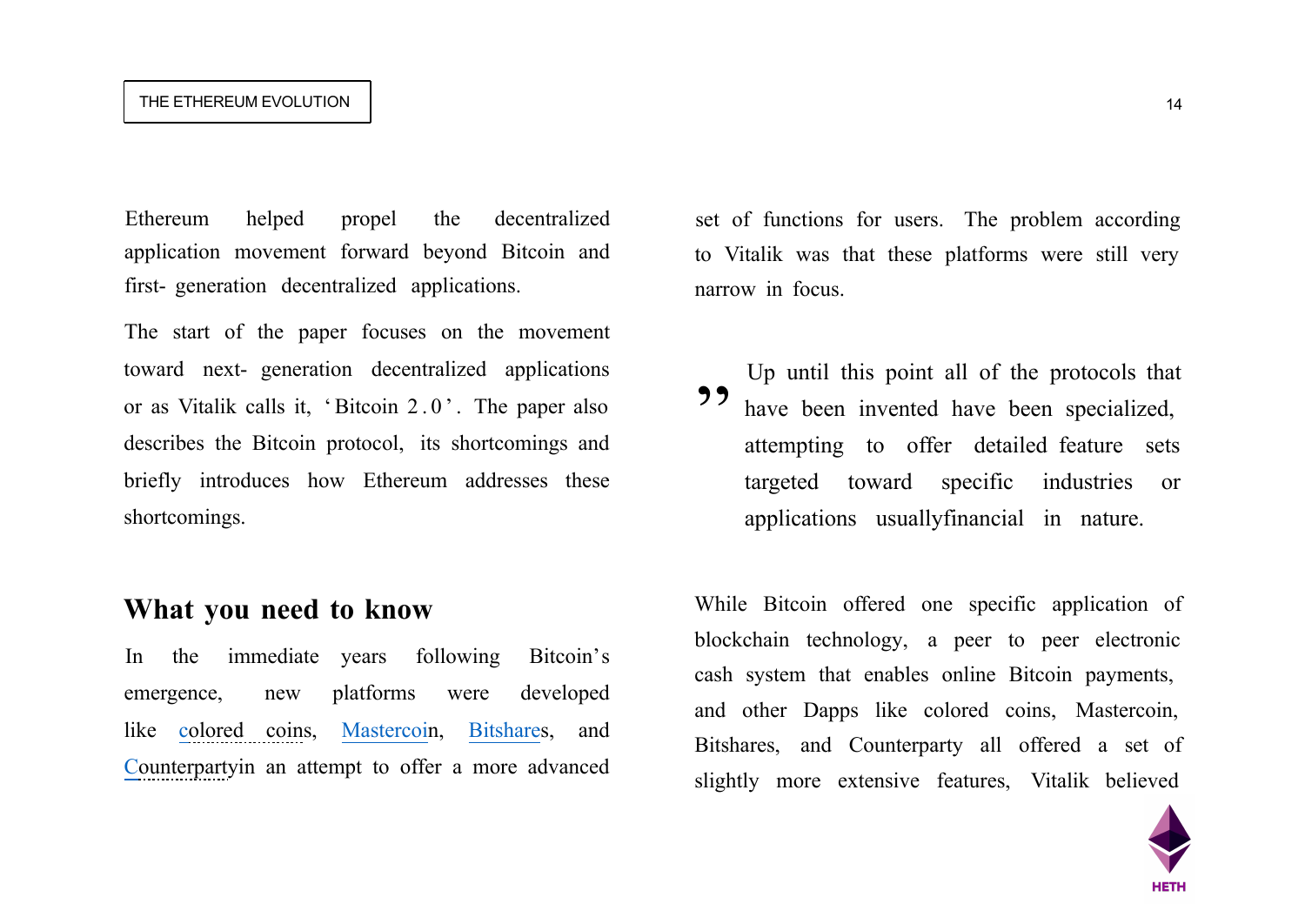#### THE ETHEREUM EVOLUTION

this was not enough.

Although he believed that Bitcoin was indeed revolutionary and capable of its intended task, he thought it was not a particularly good foundation to build any other applications.

Vitalik noted that developers were using three limited approaches to building applications. They were either

- building a new blockchain, or
- using scripting on top of Bitcoin, or
- building a meta- protocol on top of Bitcoin.

These approaches all came with limitations.

Building a new blockchain allows for unlimited freedom in building a feature set, but at the cost of development time and bootstrapping effort. Using scripting is easy to implement and standardize, but is very limited in its capabilities, and metaprotocols, while easy, suffer from faults in scalability. With Ethereum, we intend to build a generalized framework that can provide the advantages of all three paradigms at the same time. 99

So, herein lies the intent of Ethereum. To merge and improve upon the approaches outlined above thus enabling developers to build consensus based decentralized applications with greater ease.

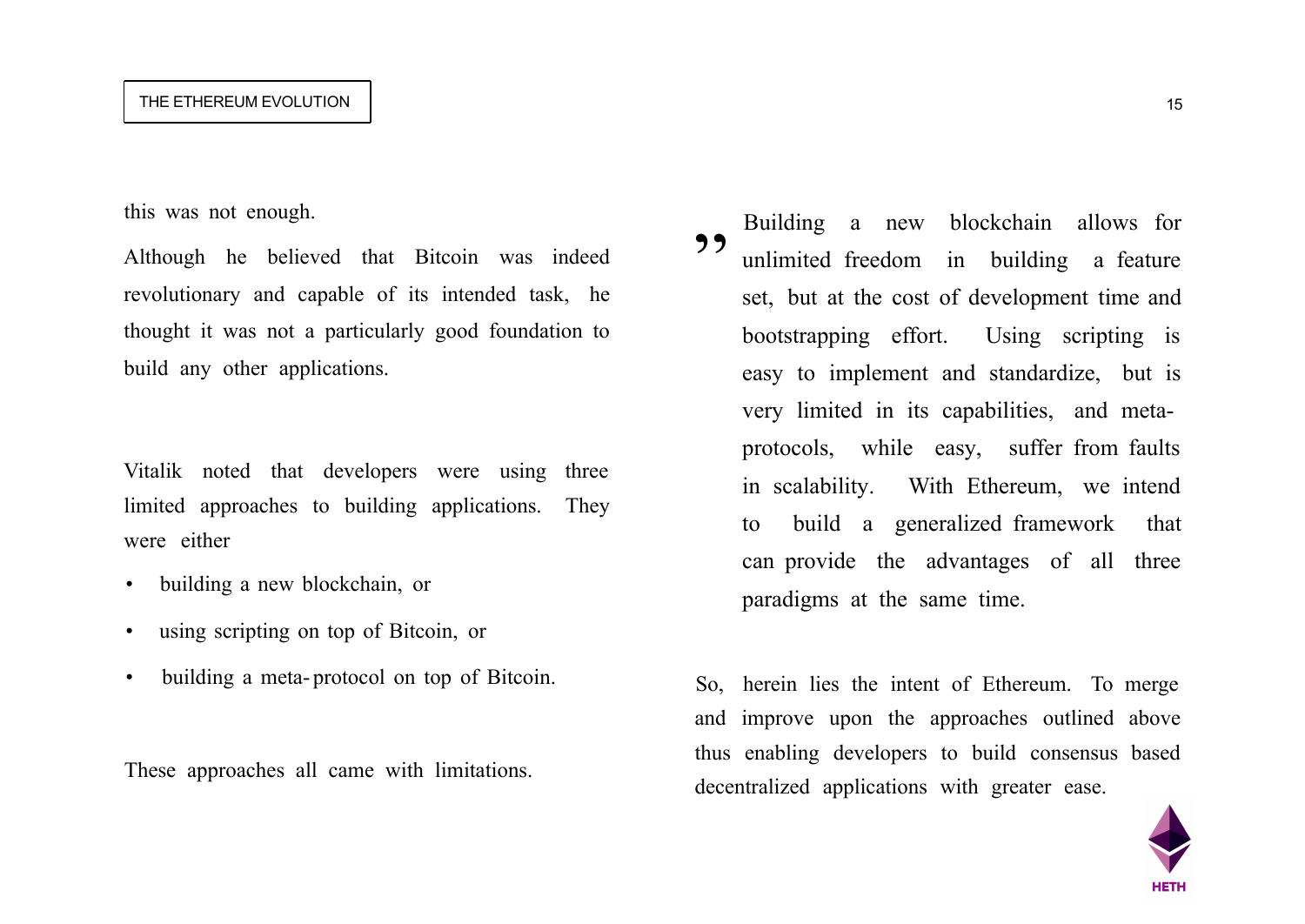## The mechanics: How does Ethereum work?

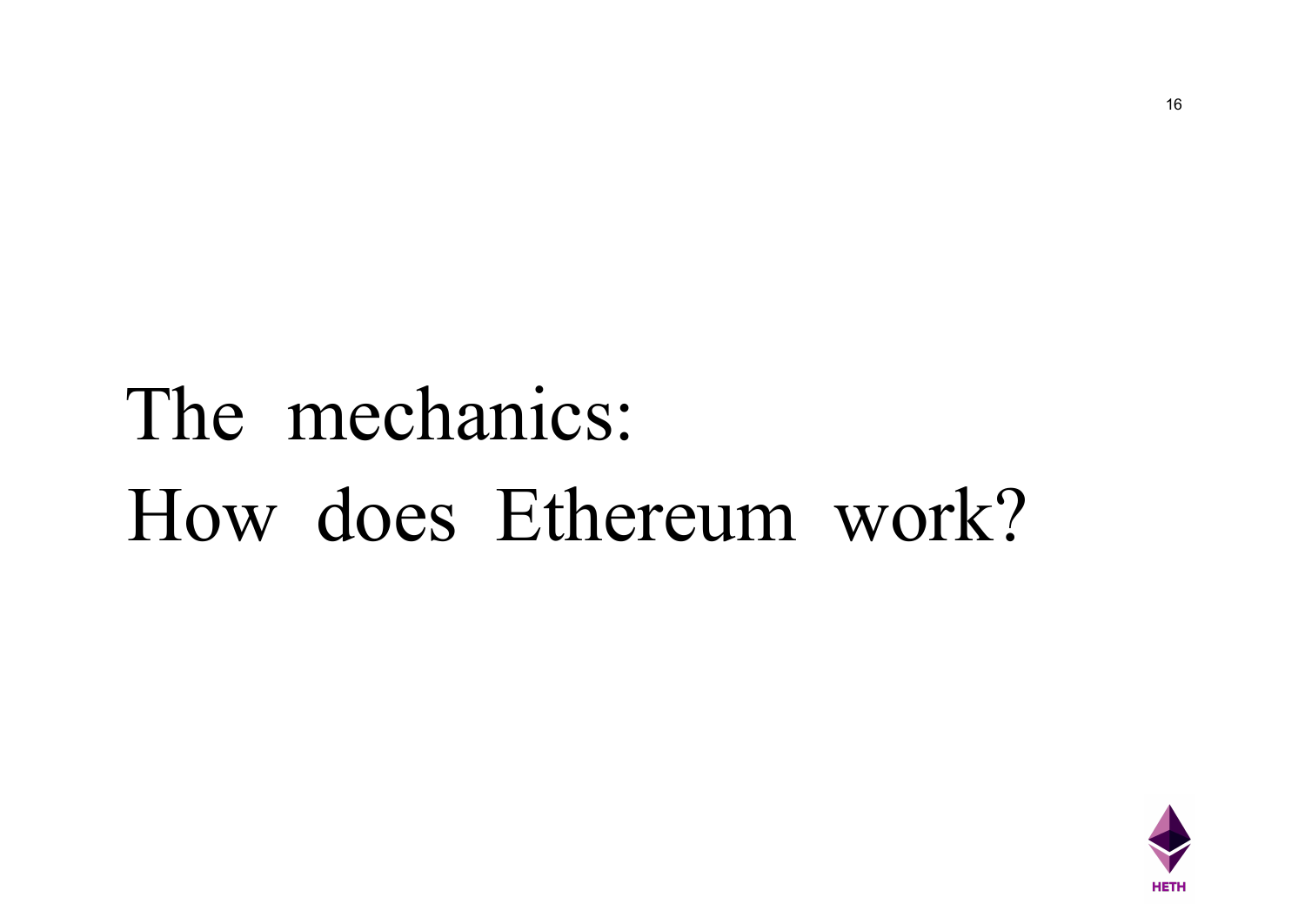#### THE MECHANICS: HOW DOES ETHEREUM WORK?

It's easy to claim that Ethereum enables developers to build whatever decentralized applications they want, but how does it actually achieve this?

Well, according to Vitalik Buterin,

22

Ethereum does this by building what is essentially the ultimate abstract foundational layer: a blockchain with a built- in Turing- complete programming language, allowing anyone to write smart contracts and decentralized applications where they can create their own arbitrary rulesfor ownership, transactionformats and state transitionfunctions.

There's a lot to unpack here. Let's take a closer look.

#### **What you need to know**

Five main elements enable Ethereum to do what it does. You will need to understand each one, at least on a conceptual level. They include:

- Smart Contracts
- The Ethereum Virtual Machine
- Solidity
- Ether
- Proof of Work

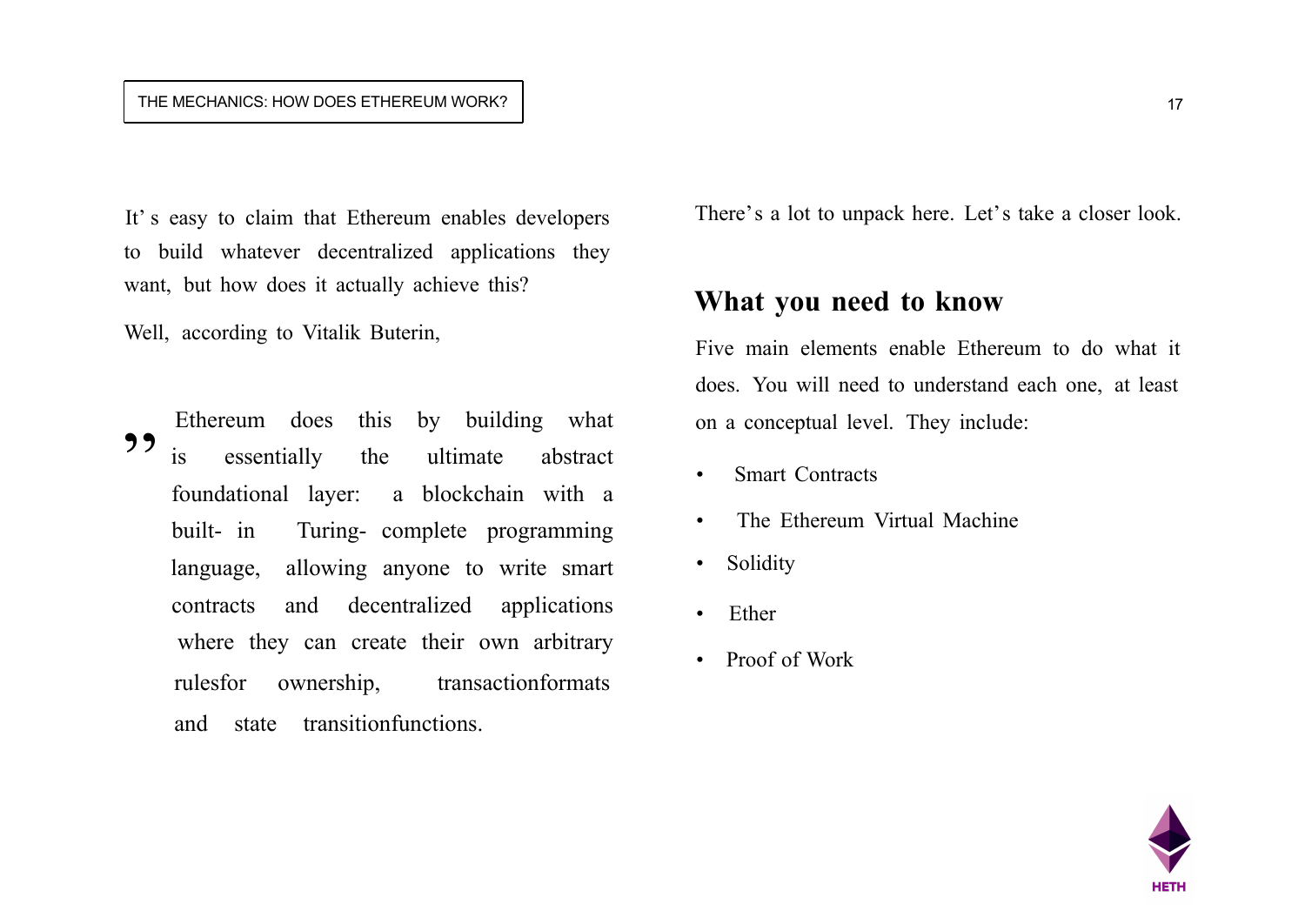### **What are Smart contracts?**

You' ve probably heard this term getting thrown around for some time now. A smart contract is just a bunch of code that manages the exchange of anything of value from property and shares to information and money between parties. Smart contracts run on top of the Ethereum blockchain precisely as programmed and become like autonomous agents that execute when previously specified conditions are met.

Contracts in Ethereum should not be seen as something that should be " fulfilled" or " complied with"; rather, they are more like " autonomous agents" that live inside of the **"** 

Ethereum execution environment (EVM), always executing a specific piece of code when "poked" by a message or transaction, and having direct control over their own ether balance and their own key/ value store to keep track of persistent variables.

In Bitcoin, for example, users can only make a simple demand like - send one bitcoin from Alice to Bob. In Ethereum, however, it's possible to create a contract that says send one ether to bob if the date is 2 5 th October 2 0 1 7 and Bob's current balance is more than 20 ether.

The cool thing about smart contracts is that they selfexecute exactly as designed by their creators once certain conditions are met.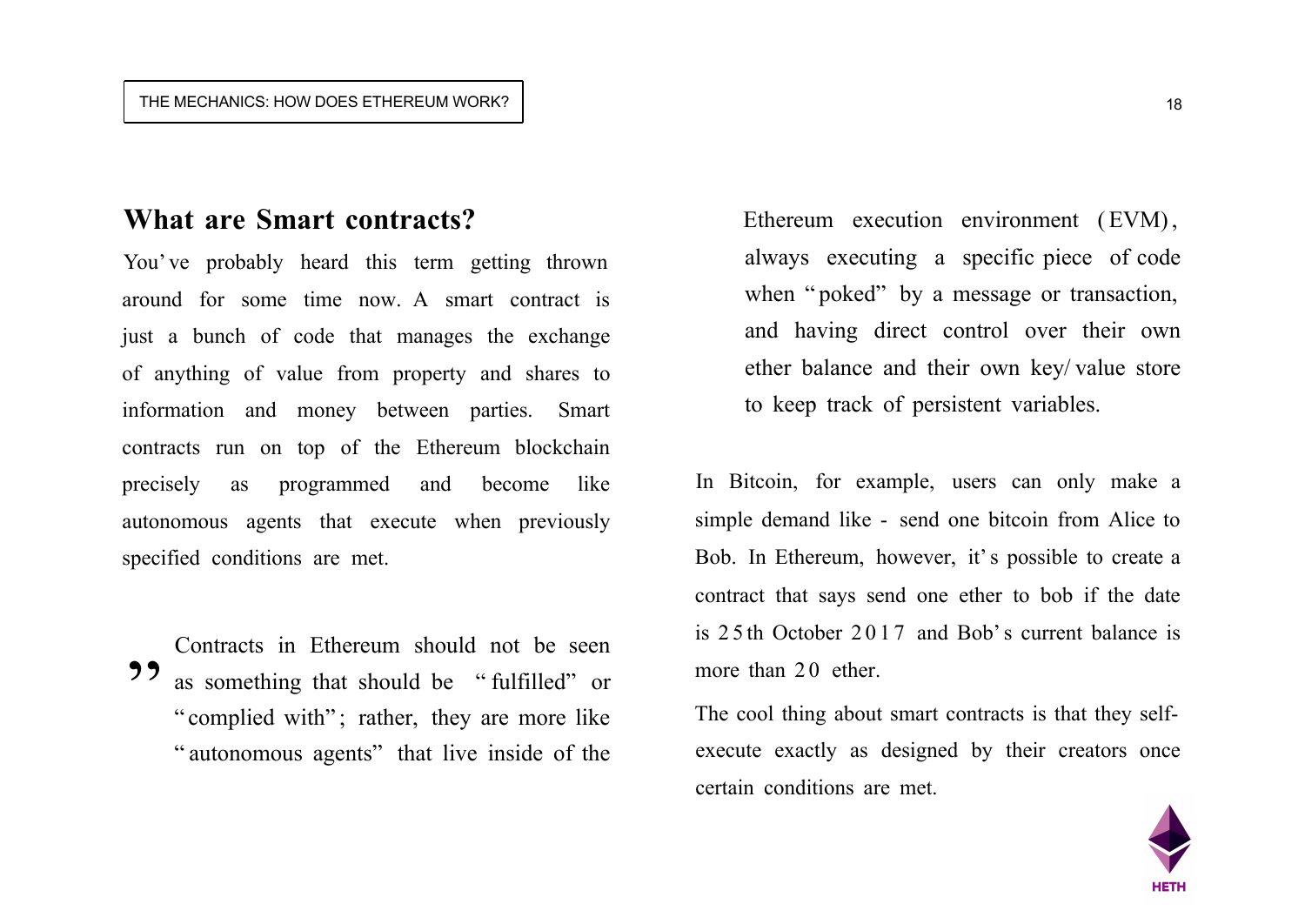#### THE MECHANICS: HOW DOES ETHEREUM WORK?  $\vert$  19

Creating a smart contract with infinitely more complicated conditions is possible as well.

A smart contract, could, for example, facilitate the automatic transfer of ownership of a property after a number of critical conditions are met. All of this without any human involvement. Crazy!

That all sounds pretty impressive, right? But how does Ethereum enable smart contracts to run and execute?

### **The Ethereum Virtual Machine**

Smart contracts are powered by the Ethereum Virtual Machine ( EVM) and by Ether. The EVM includes a Turing complete scripting language which means that it can solve any computation problem.

The EVM turns Ethereum into a programmable blockchain, keeping all the smart contracts running on time and coordinating them with the rest of the network. In doing so, the EVM enables the development of potentially thousands of different applications all on the Ethereum platform.

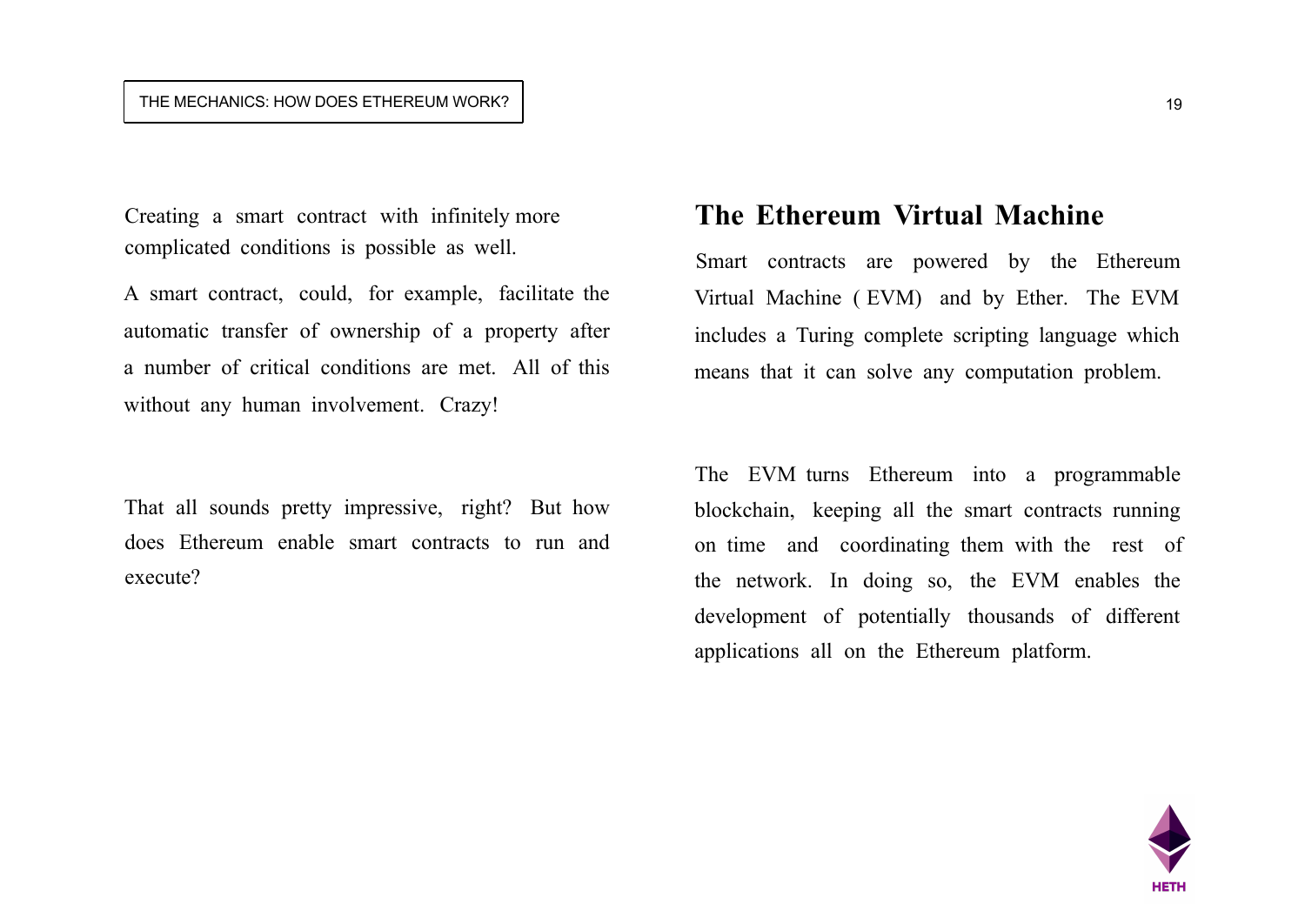## **What is Solidity?**

Ethereum has its own programmable language called " Solidity" which is similar to JavaScript. It enables developers to write programs ( smart contracts) on Ethereum and is designed to enhance the Ethereum Virtual Machine ( EVM).

### **What is Ether?**

In the Ethereum blockchain, instead of mining for bitcoins, miners work for Ether. Ether is a necessary element for operating the Ethereum network.

It's like a fuel that provides an incentive to ensure developers write quality applications and the network runs smoothly. Beyond a fuel that enables decentralized applications to run, Ether is also a tradeable cryptocurrency.

In Ethereum, Ether is used by developers to pay for transaction fees for services and storage on the network. Every computation on the platform as a result of a transaction has a fee, and the more you need to store the more is paid.

This is because computations and file storage place a strain on the network. So, fees are there to discourage developers from excessively using the network. Without fees to drive user' s actions, the Ethereum network simply couldn't function. So, think of Ether like the crypto- fuel that powers the Ethereum network.

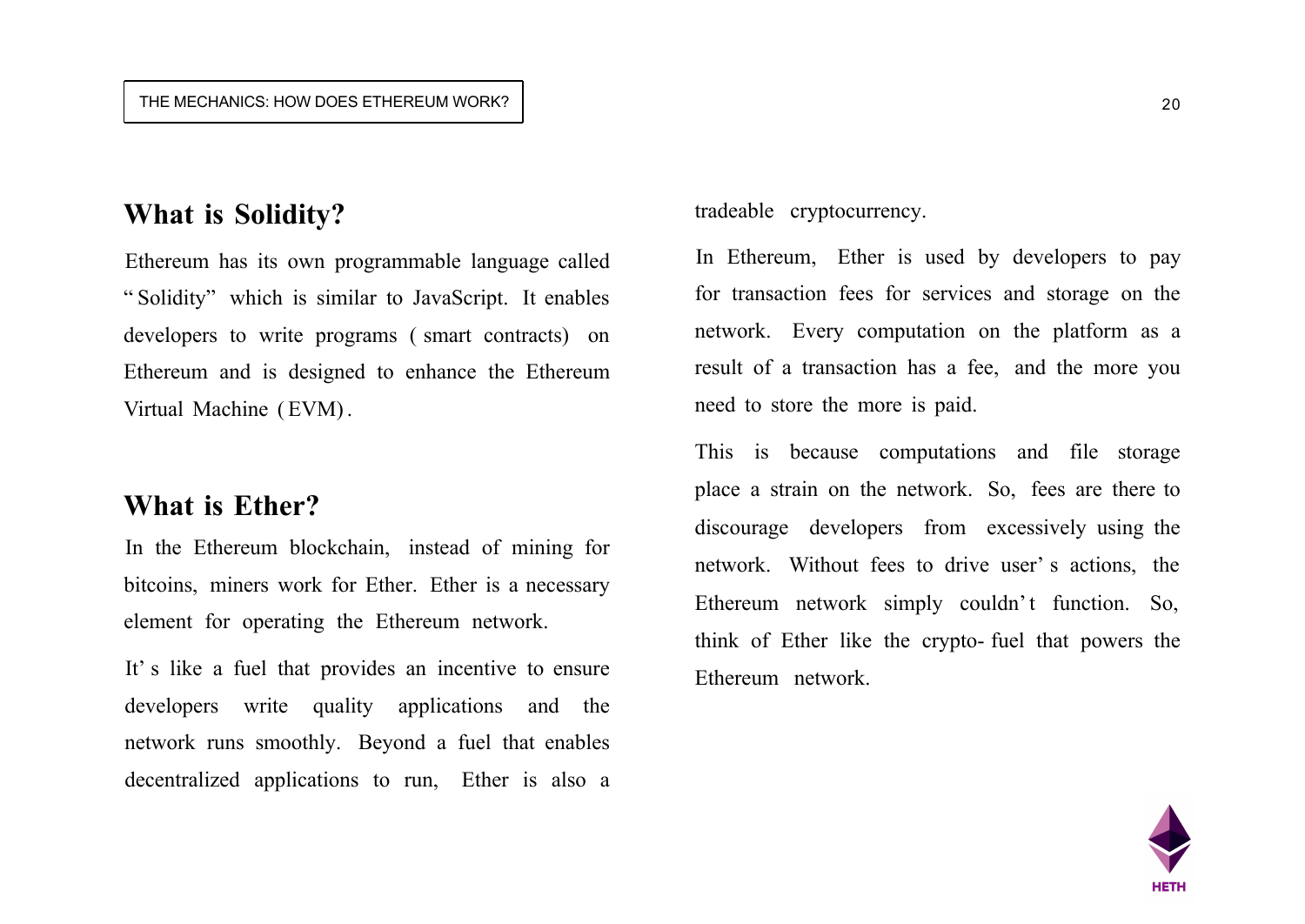## **How are ethers created, who needs them, and is the supply unlimited?**

Ether gets issued at a constant rate through the block mining process. This rate along with the total supply of Ether was decided during the 2014 presale.

- 60 million Ethers were purchased by in the 2014 crowdfunding campaign.
- Another 12 million went to the Ethereum Foundation.
- Supply is not infinite. A maximum of 1 8 million Ether are mined per year.
- Every 12 seconds, 5 ethers (ETH) are given to the miners that verify transactions on the network.

Developers who build decentralized applications ( Dapps) on the Ethereum platform, as well as users who want to interact with smart contracts, will need Ether.

## **Proof of Work (PoW) - Reaching consensus on Ethereum**

For a decentralized system like Ethereum to operate without any central intermediary, there needs to be a way for the network to agree about which transaction records are valid to deter any abuse of service attacks like spamming.

Like the Bitcoin network, Ethereum relies on Proof of Work protocol to reach consensus about which transaction records are the real deal. This is set to

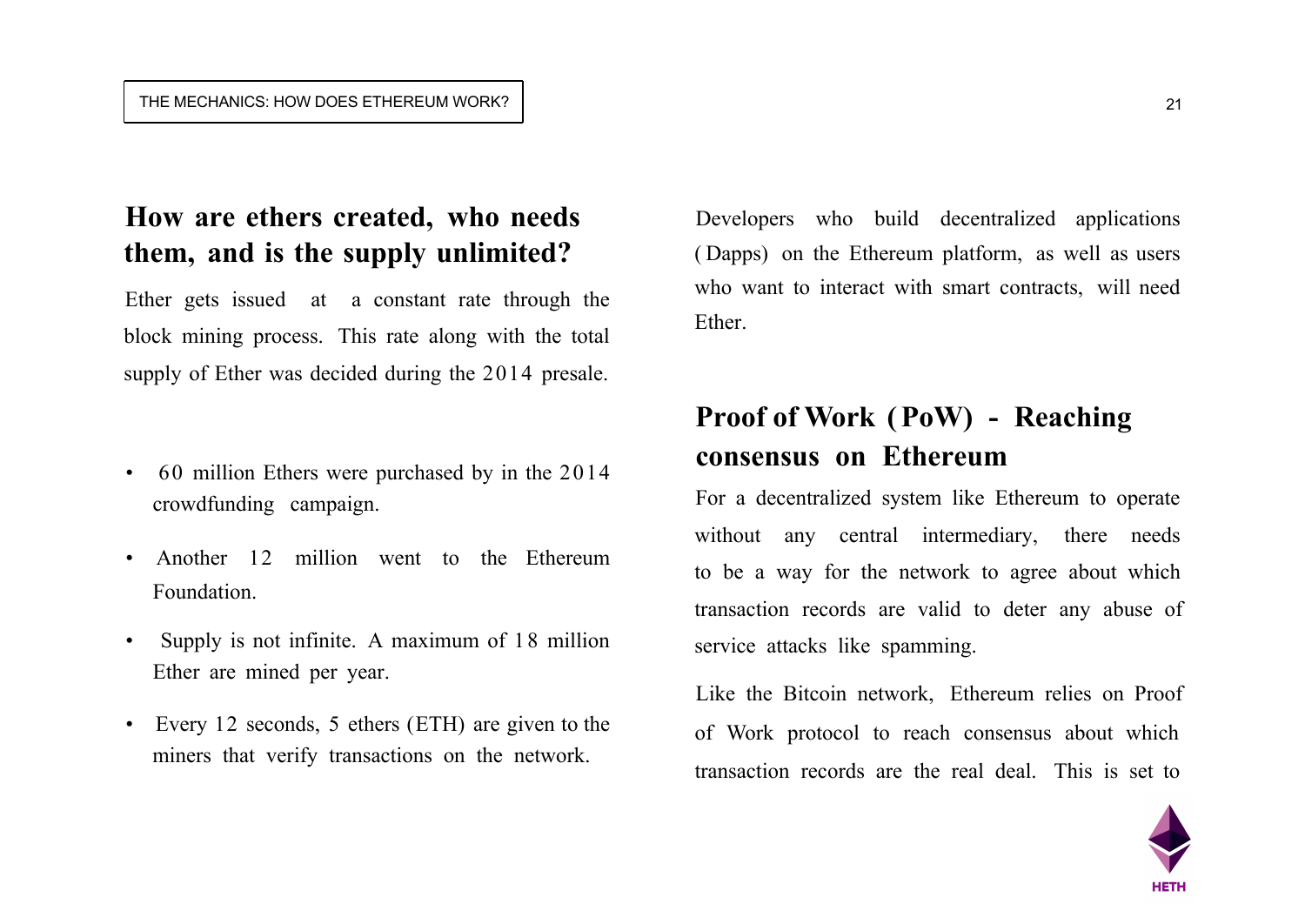#### THE MECHANICS: HOW DOES ETHEREUM WORK? 22

change to a Proof of Stake ( PoS) algorithm called Casper, but don' t worry about that for now.

Proof of Work aka mining is performed to facilitate transactions on the Ethereum blockchain and discourage bad actors from spamming the network by sending out fraudulent or illegitimate transactions. It requires miners ( members in the network with high levels of computing power) to prove that a specified amount work has been completed.

This involves miners solving complex mathematical puzzles that are difficult to solve yet easy to verify. The process demands lots of expensive computational effort ( lots of hardware equipment and electricity usage) as miners use expensive computer equipment to repeatedly and rapidly

guess answers to a mathematical puzzle until someone wins.

Because these mathematical puzzles require so much work to solve, fraudulent transactions become infeasible. They are just not worth it!

Only blocks that contain the answer to the complex mathematical problem will be accepted and added to the Ethereum blockchain. This occurs every 1 5 seconds, on average.

Miners that successfully solve the PoW puzzle receive a reward of Ether. As Ethereum does not have a central issuer of Ethers, this is also how new Ethers are created.

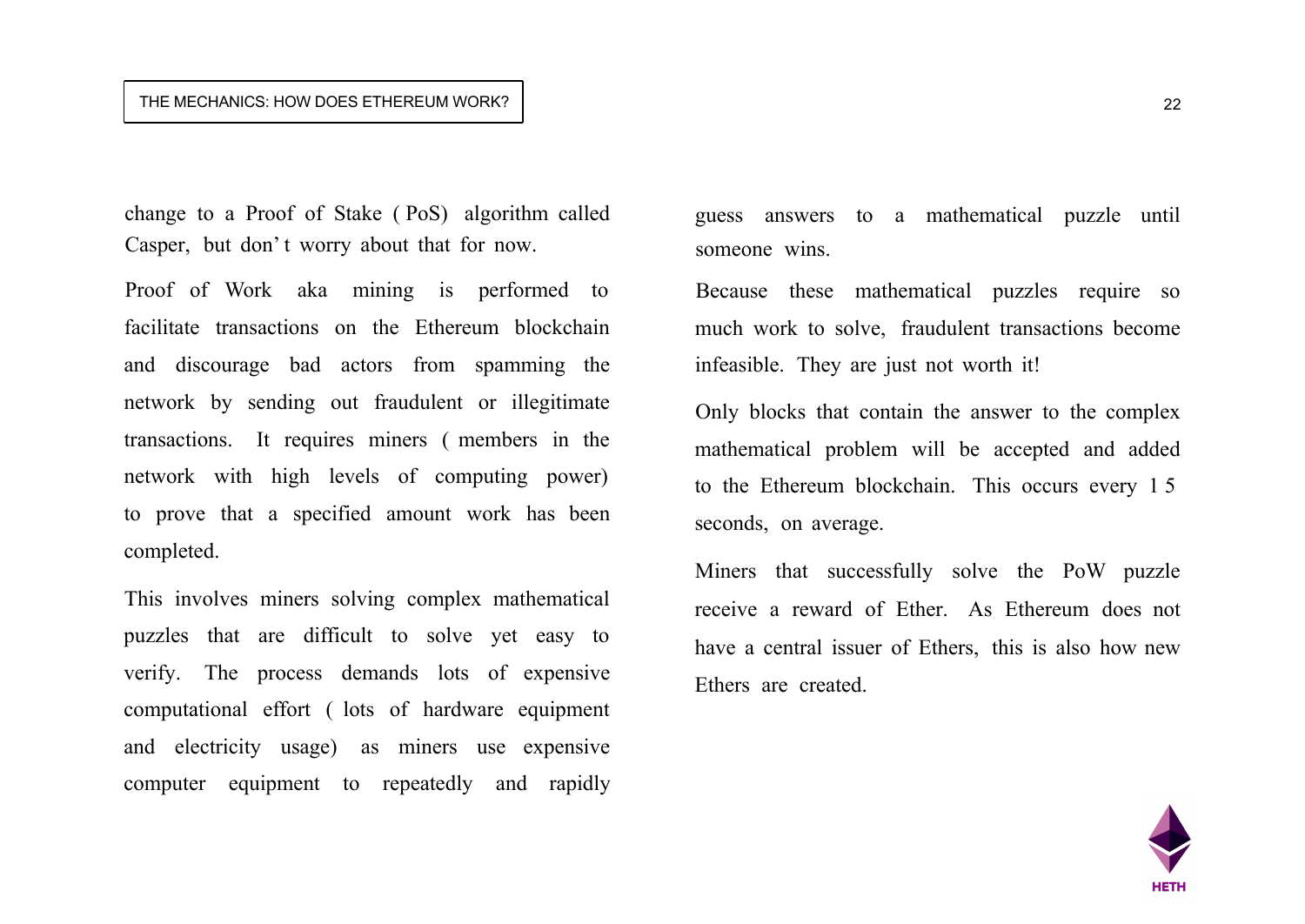# What can Ethereum be used for?

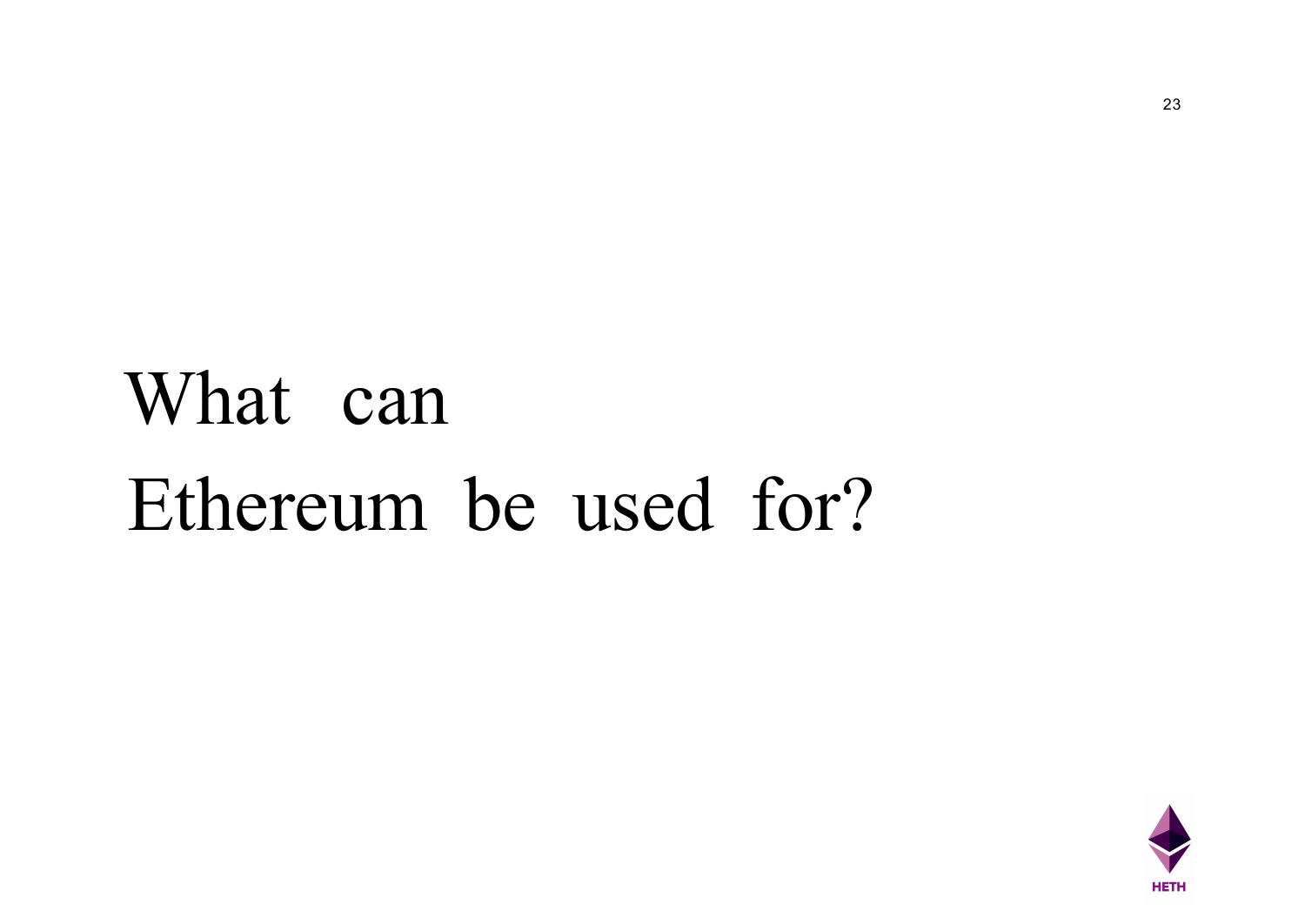#### WHAT CAN ETHEREUM BE USED FOR?  $\vert$  24

Until the advent of Ethereum, it was challenging to develop new Dapps. But thanks to Ethereum, developers can build and deploy all sorts of decentralized services.

While it seems like the only actual real use case to date has been issuing ICO's deployed with Ethereum smart contracts, there are potentially thousands of other applications that could disrupt hundreds of industries like finance, academia, real estate, insurance, healthcare and the public sector.

While we will only include a few examples in this guide, this is just the beginning. Potentially, any intermediary type service in the real world today could be redesigned using Ethereum.

The white paper splits use cases into three main categories.

- Financial applications " This includes subcurrencies, financial derivatives, hedging contracts, savings wallets, wills, and ultimately even some classes of full-scale employment contracts."
- Semi-financial applications "where money is involved but there is also a heavy non- monetary side to what is being done; a perfect example is self- enforcing bounties for solutions to computational problems. "
- Non financial applications "applications such as online voting and decentralized governance that are not financial at all. "

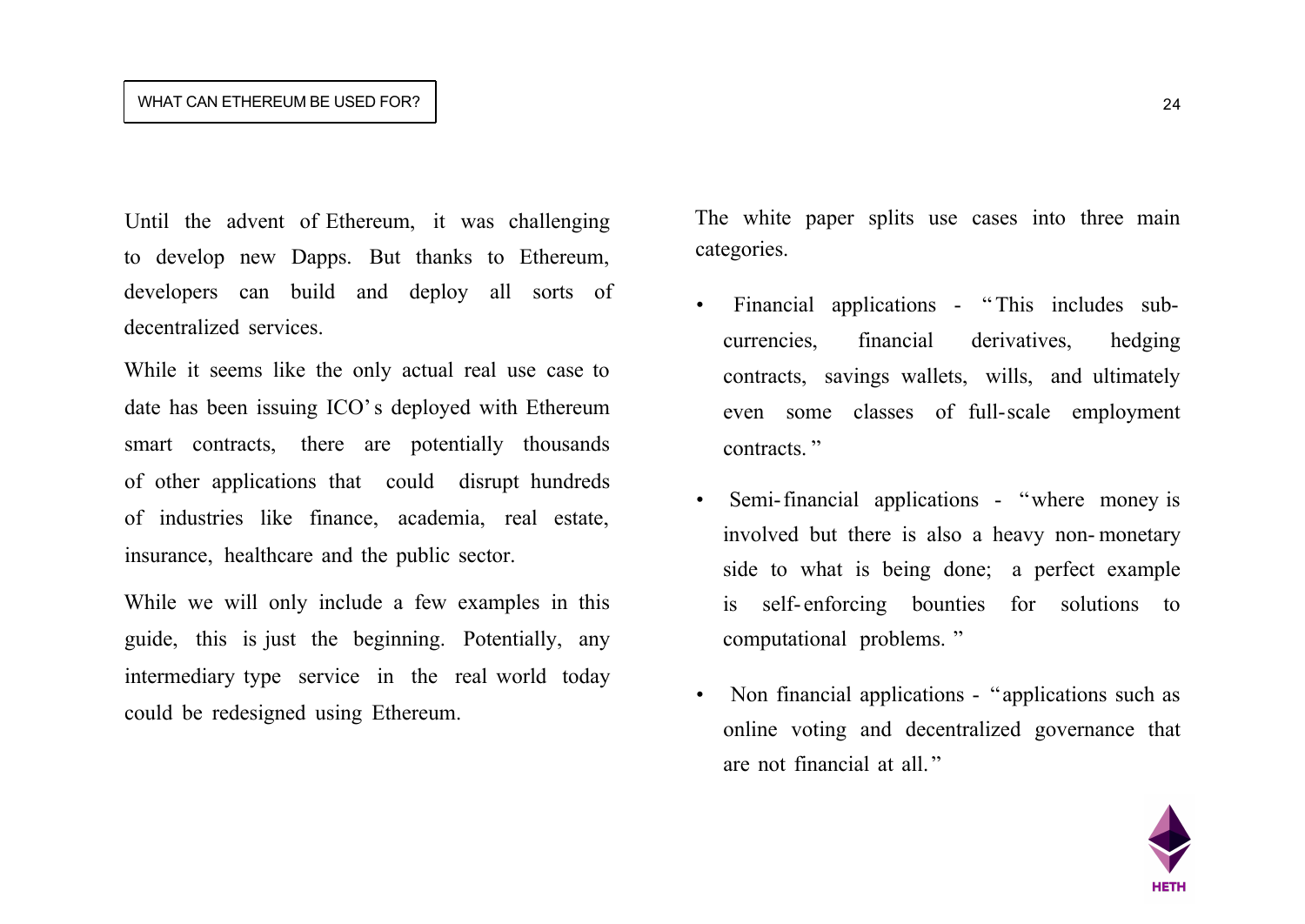## **Token Systems**

These have many applications such as

- Sub- currencies representing assets such as USD, gold, company stocks
- Individual tokens representing smart property, secure unforgeable coupons, and even
- Token systems with no ties to conventional value at all, used as point systems for incentivization ( reward systems)

## **Financial Derivatives**

The trading of financial derivatives is currently quite an involved process with paper and computer document based contracts being sent back and

forth between parties. Ethereum smart contracts automate the processes involved in derivatives trading by automatically executing the terms of a contract when certain conditions are met. With blockchain enabled smart contracts derivative trading far more secure and efficient.

## **Identity and Reputation systems**

Identity creation and management applications can enable individuals or governments to manage digital identities with unprecedented privacy and safety. They can also increase the control individuals have over their identities. Imagine - digital identities, passports, e- residency, birth certificates, wedding certificates and more stored on a blockchain instead

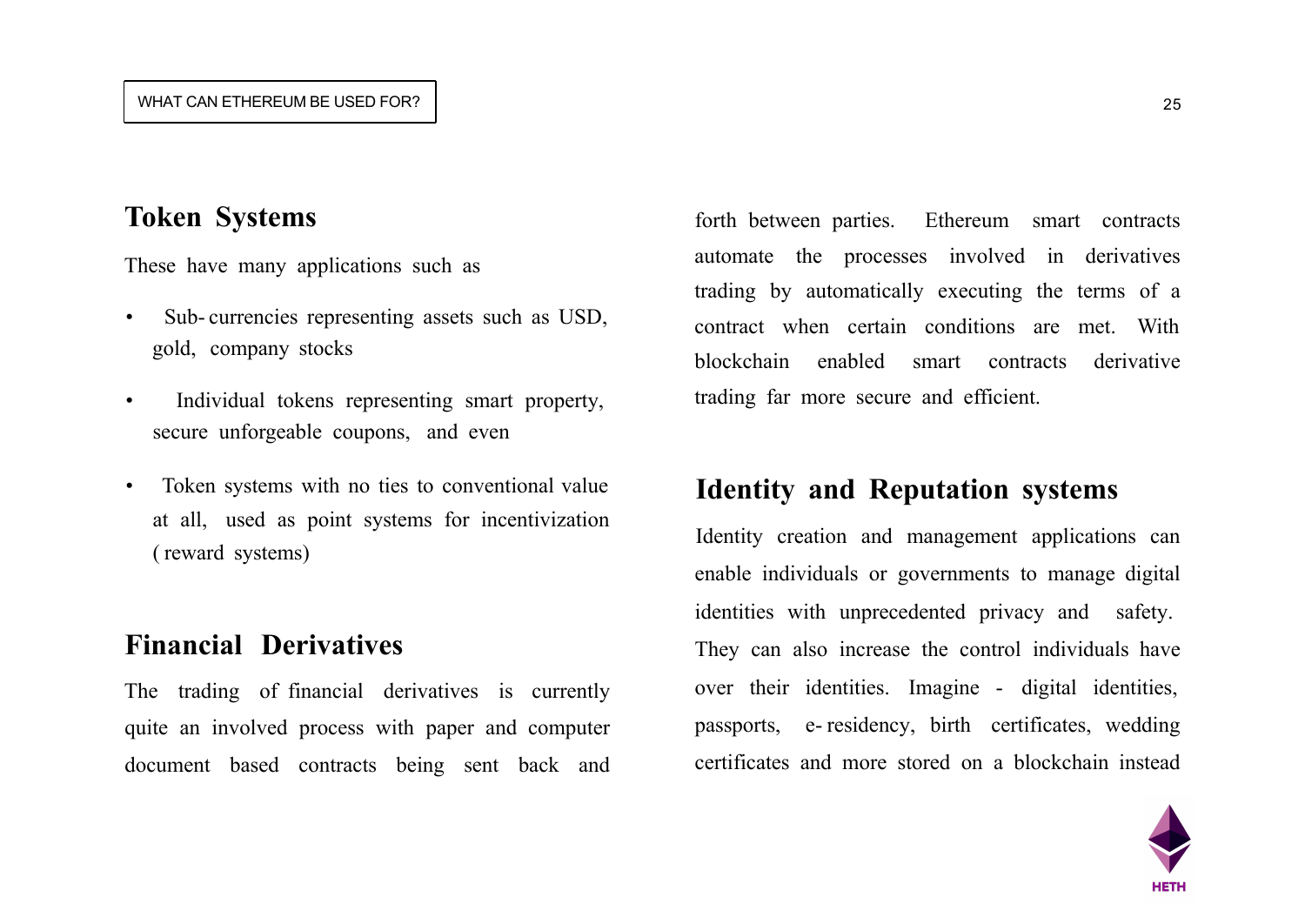#### WHAT CAN ETHEREUM BE USED FOR?  $\vert$  26

of company or government servers.

#### **Decentralized File Storage**

Decentralized cloud storage networks that enable users to transfer and share data without reliance on a third- party storage provider. By removing the central controls, many of the traditional problems like data failures and outages, security and privacy breaches and high user costs can be avoided. Users also gain control over their data.

## **Decentralized Autonomous Organization ( DAO)**

Ethereum can potentially be used to build all sorts of different decentralized applications. This one

might just be the craziest of them all.

Even an entire organization can be decentralized.

Welcome to the world of decentralized autonomous organizations ( DAOs) . A DAO is a decentralized organization that has no leader and is purely run by smart contract code. Instead of the rules and enforcement of these rules being carried out by people, rules are determined and enforced by code. There is no need for employees to govern or documents or any centralized control. DAO's leverage smart contracts on the Ethereum blockchain so that anyone, anywhere in the world can be empowered to participate. In exchange for their early help, participants receive DAO tokens

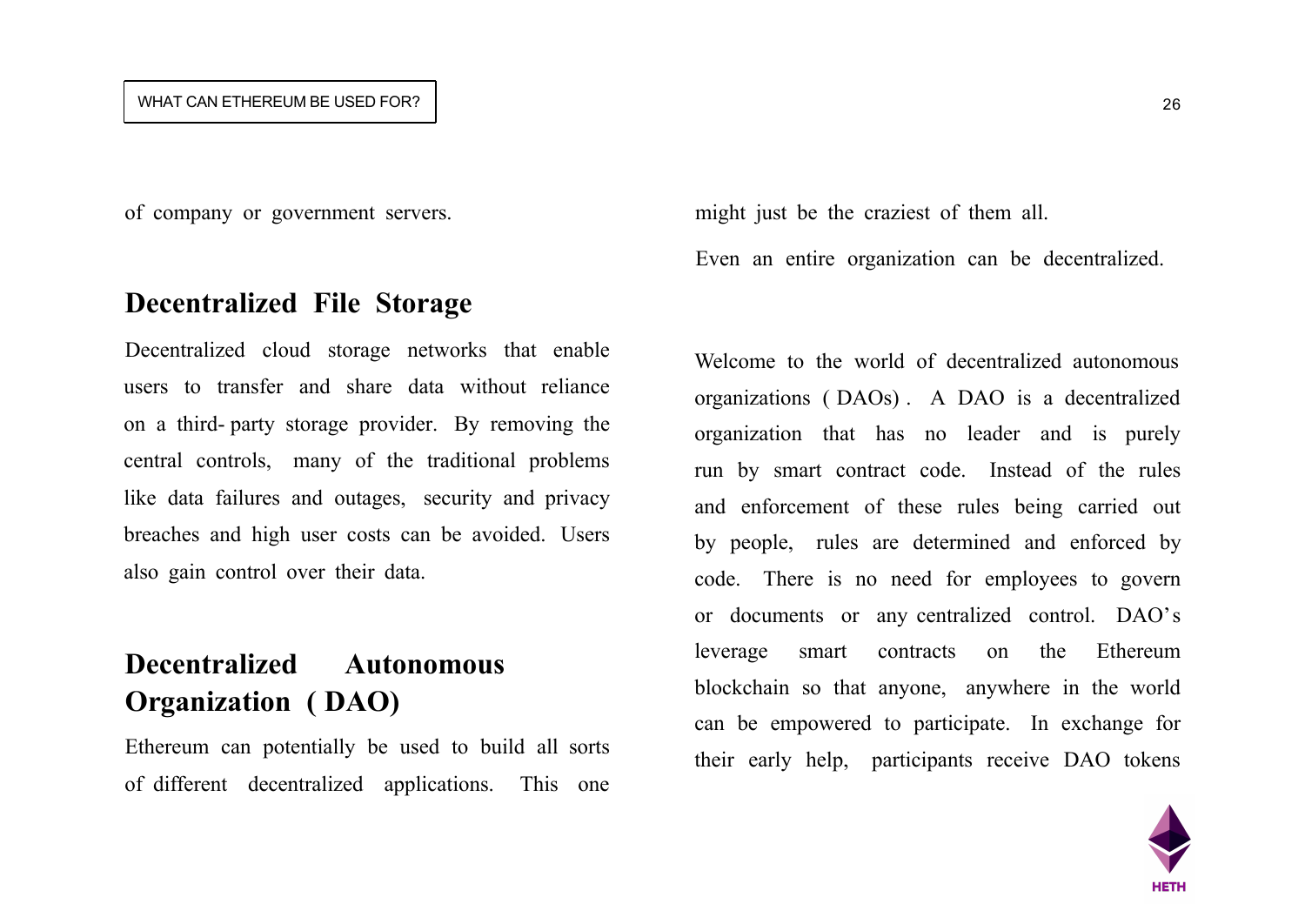#### WHAT CAN ETHEREUM BE USED FOR?  $\vert$  27

which represent ownership in the DAO and the right to vote on proposals for the funding of Ethereum blockchain applications.

### **How is a DAO created?**

In a nutshell, the process is as follows. A group of people writes a bunch of code (smart contracts) that will run the organization. There is an initial funding period where people purchase tokens that represent ownership - ICO, Initial Coin Offering. After funding, the DAO begins to operate, and proposals are made and voted on about how the money should get spent.

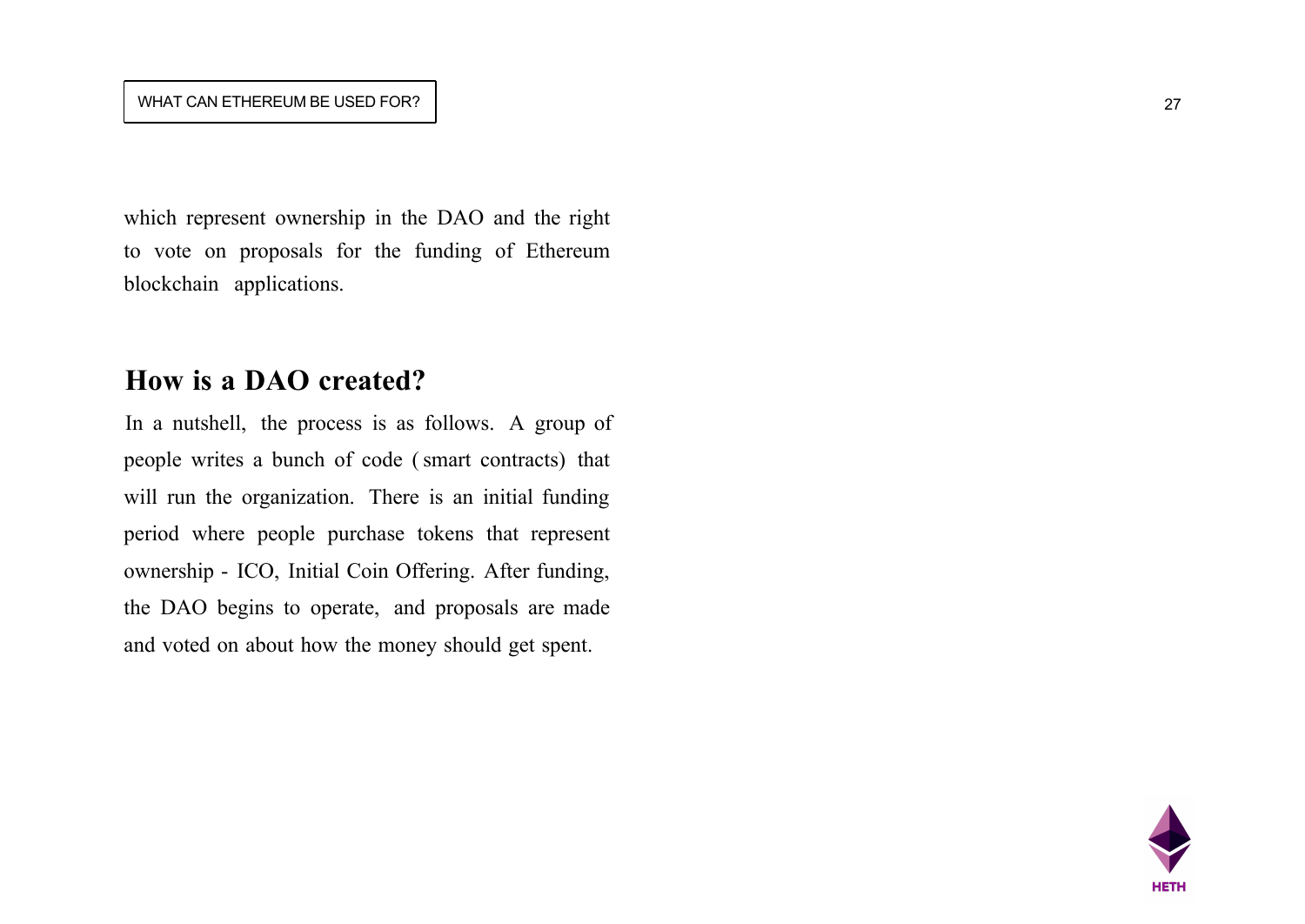## HIVEthereum

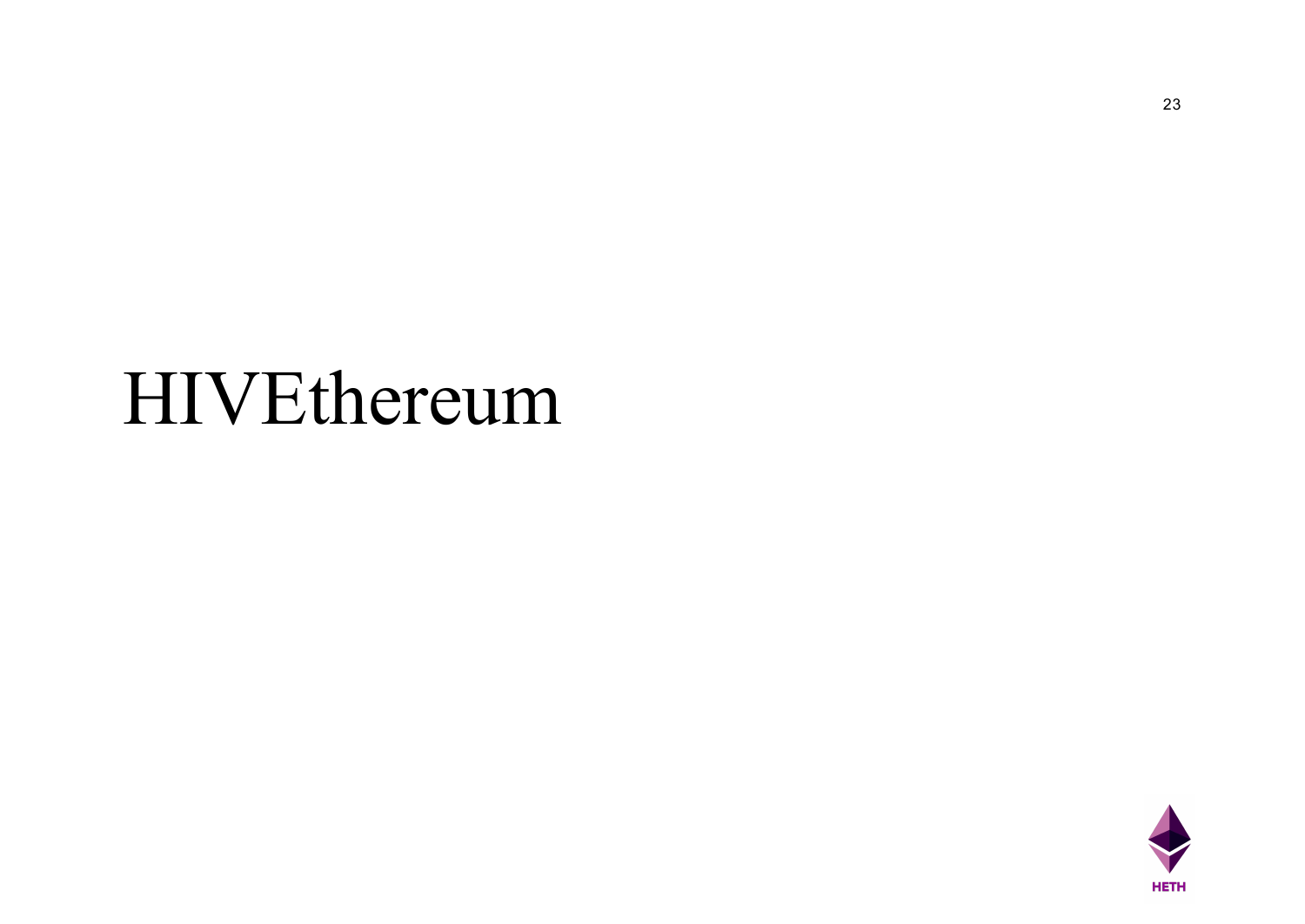#### HIVEthereum 24

HIVEthereum is mined via a physical HIVE device. Each mined HIVEthereum price are simulate with the

real-time Ethereum (ETH).

HIVEthereum remediate the high power cost for mining from Ethereum Proof of Work transplanting into Proof of Flow.

The subscribers mining via Proof of Flow will be synchronised with Ethereum mining Farm's Proof of Work.

HIVEthereum bascially is a Ethereum Pool mining coin. And it don't runs in staking principals thus ensuring the saftey and secure for subscriber's assets in mining.



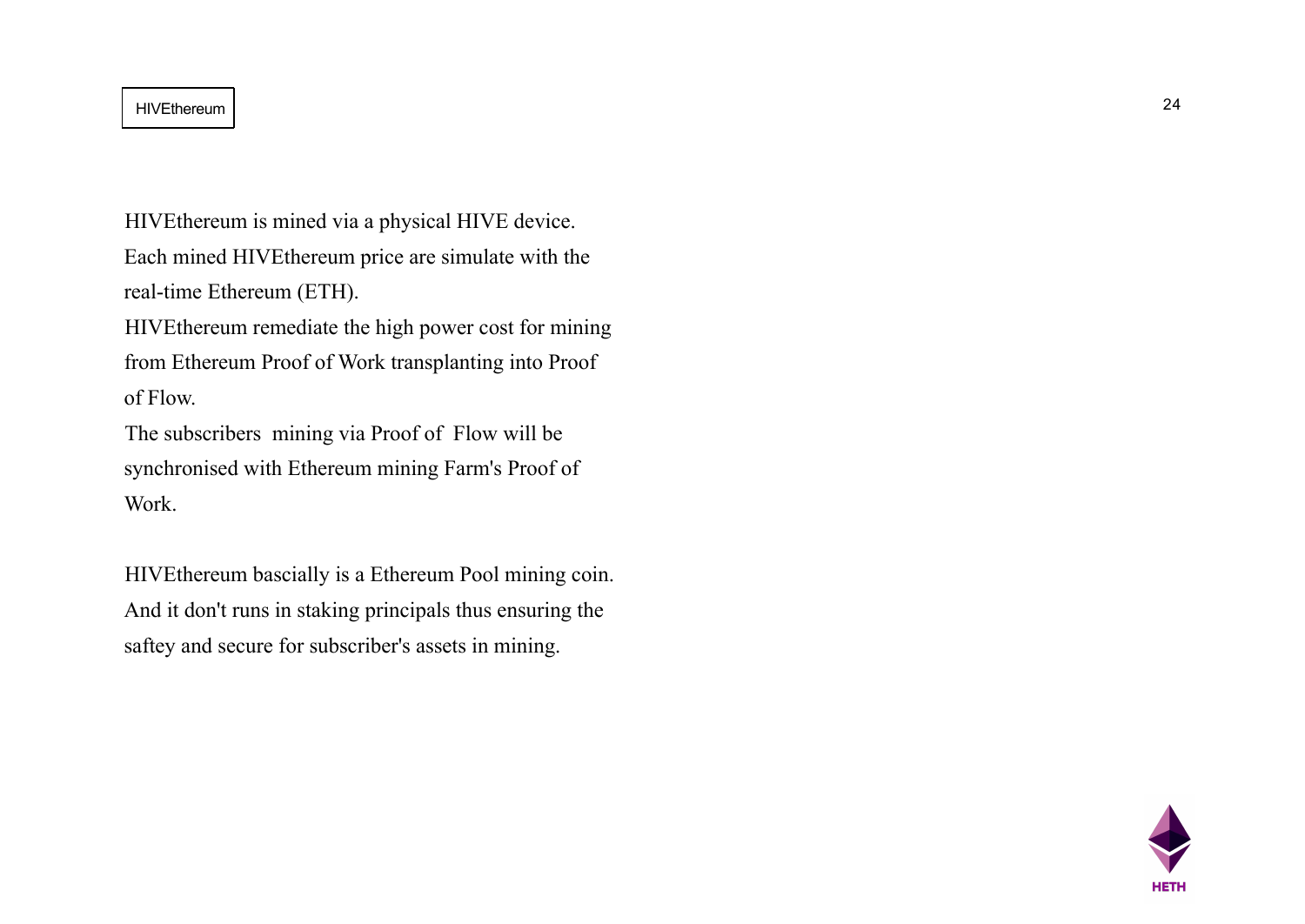## **You made it**

Congratulations, that's it, you' ve reached the end! We hope this guide has provided the clarity you need to move forward with your learning.

You should now have a solid conceptual understanding of Ethereum and HIVE thereum, its important place in the evolution of blockchain based decentralized applications. The future is exciting.